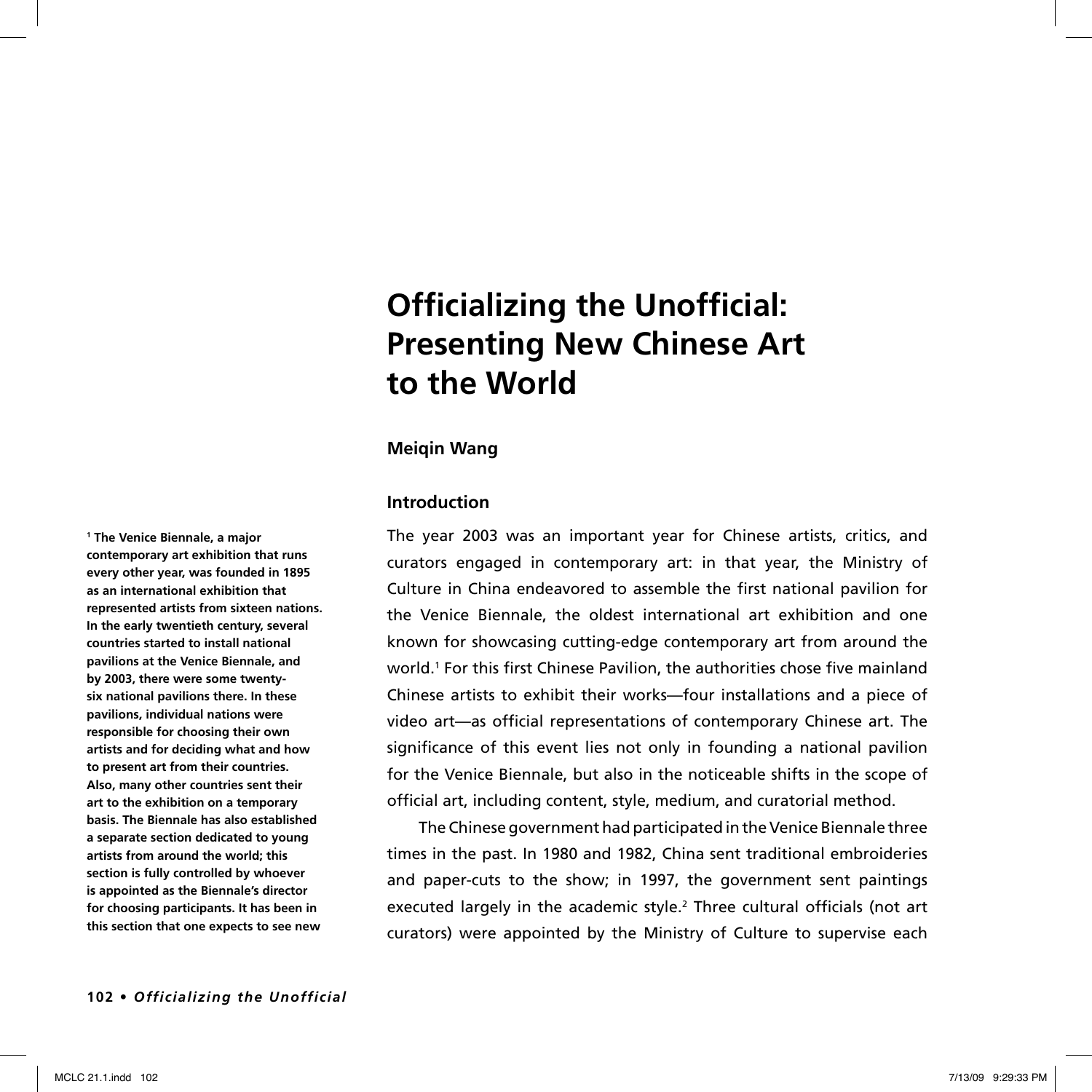year's participation. The works chosen for these three occasions had little relation with contemporary art and did not generate any positive reviews concerning the status of Chinese art in the international art world, nor did they spark any discussion back in China.<sup>3</sup>

In contrast to past involvement with the Venice Biennale, the preparation and establishment of the 2003 Chinese Pavilion brought enthusiastic media coverage and comments. Many people acknowledged it as a formal official sanction of contemporary Chinese art, because it featured exclusively contemporary media. Because of the sudden breakout of SARS (severe acute respiratory syndrome) in the summer of 2003, the Chinese government canceled the installation of the pavilion in Venice and decided instead to relocate it to an alternate site—Guangdong Museum of Art (Guangzhou)—but a section on the pavilion was included in the Fiftieth Venice Biennale exhibition catalogue.<sup>4</sup> In China, the 2003 Chinese Pavilion is generally referred to as the "first" national pavilion, even though it was never installed in Venice.<sup>5</sup>

In this essay, I explore the artistic, historical, and political significance of the 2003 Chinese Pavilion. I analyze the curatorial process and the content of the exhibition, the significance and complexity of the inclusion of contemporary media for such a national project in the context of contemporary Chinese art history, and the political motivations behind this attempt to affirm contemporary art and secure an international venue to showcase it in the future.

# **The First Chinese Pavilion**

China's governmental interest in becoming an active part of the contemporary international art community became self-evident with its work to found the first national pavilion for the Venice Biennale in 2003. In August 2002, the Ministry of Culture authorized the China International Exhibition Agency to initiate the procedure of establishing the first Chinese Pavilion. Feng Yuan, the director of the Art Bureau at the Ministry of **directions in contemporary art practice. The Venice Biennale had been a platform for presenting art from Euro-American countries. In the past two decades, however, under the leadership of a few innovative curators, the Venice Biennale has actively brought underrepresented artists from Asia and Eastern Europe to the forefront of international attention and has contributed to the breakdown of the old West-centered international art world. For a detailed history of the Venice Biennale, see its official website: http:// www.labiennale.org/en/biennale/history.**

**2 For more discussion about Chinese participation in the Venice Biennale in 1980 and 1982, see Dematté 2001; for the participation in 1997, see Dal Lago 1999 and Dematté 2001.**

**3 In China, the participation in 1980 and 1982 was mentioned briefly by art historian and critic Shui Tianzhong, while he was interviewed for the Beijing Biennale and the Chinese Pavilion in 2003. I have not found anything published in Chinese on the 1997 participation.** 

**4 See** *Dreams and Conflicts: The Dictatorship of the Viewer* **(Venice: La Biennale de Venezia, 2003), 582–583.** 

**5 Internationally, the 2005 Chinese Pavilion is usually referred to as the "first," because this is the first time the Chinese Pavilion was actually exhibited in Venice. For the same reason, there are also people in China who refer to the 2005 Pavilion as the "first" national pavilion at the Venice Biennale. It was, however, because of the groundbreaking and historic contributions of the 2003 pavilion that the future 2005 Chinese Pavilion was made possible.**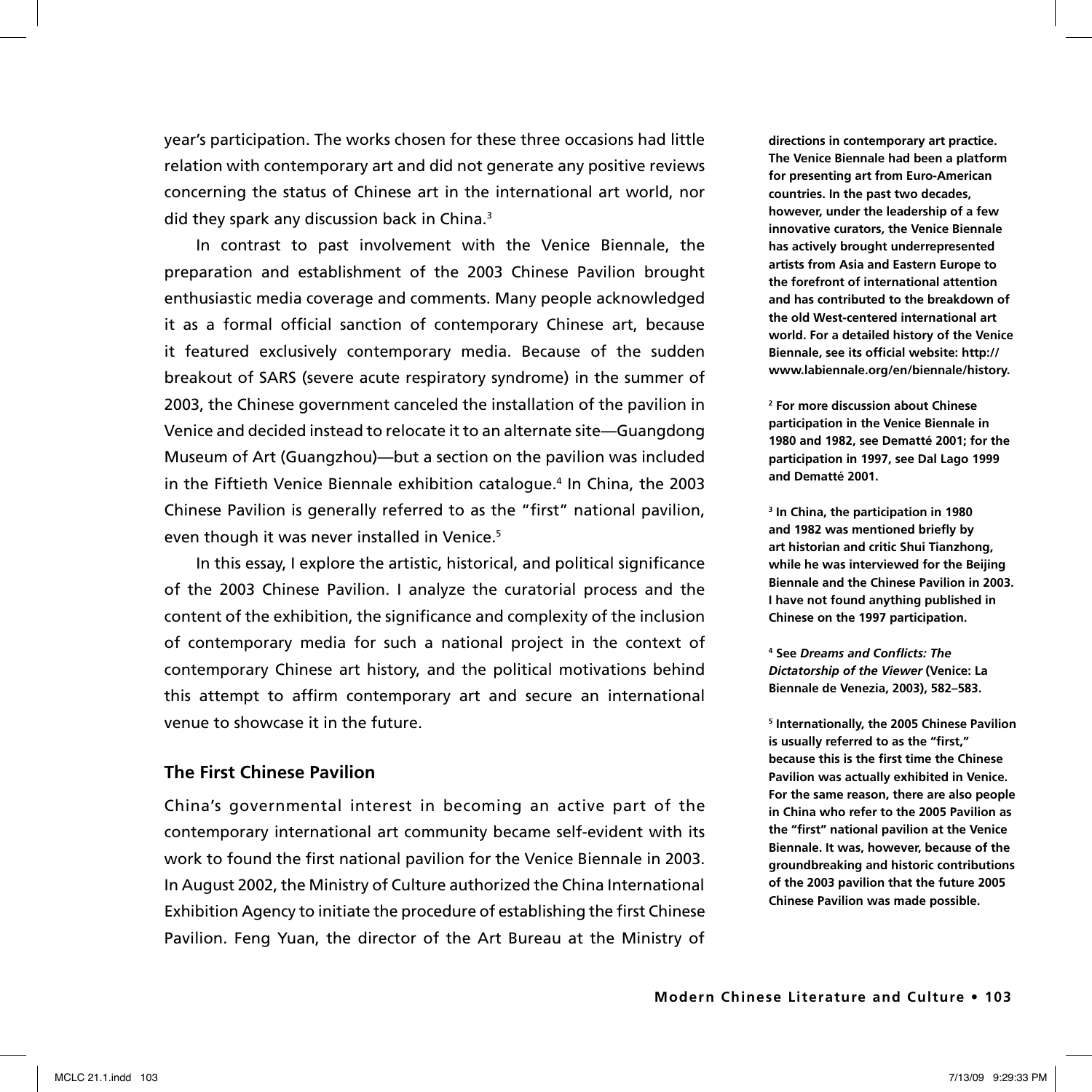Culture, formed and headed the Expert Committee of senior art historians and critics. The other members were Liu Xilin (art critic and research fellow at the China National Museum of Fine Arts), Liu Xiaochun (curator, art historian, and research fellow at the Research Institute of Fine Arts, China Academy of Arts), Shao Dazhen (art historian, critic, and the editorin-chief of a mainstream art journal, *Fine Arts Research*), Shui Tianzhong (art historian, critic, and research fellow in the Research Institute of Fine Arts, China Academy of Arts), and Wang Yong (art historian, critic, and the deputy director of the Research Institute of Fine Arts, China Academy of Arts). Their responsibility was to screen proposals for the Pavilion. To be seen as open and democratic, and of course to best represent the country, the Committee issued a call for proposals, though the call was restricted to certain designated critics and curators. The Committee chose a collaborative proposal submitted by Fan Di'an (then a vice president of the Central Academy of Fine Arts) and Huang Du (then a Ph.D. student); Wang Yong, who had himself submitted a proposal, was later asked to join Fan and Huang's team.<sup>6</sup> Fan Di'an and Wang Yong were then appointed as head curators of the pavilion, with Huang Du as assistant curator.

Here we see an obvious shift from the conventional practice of major official art exhibitions in which a large committee, headed by high-ranking officials and composed of art experts, would supervise the process. The first Chinese pavilion, obviously an important international project, was left in the hands of three curators, all art experts (though Wang Yong and Fan Di'an are also officials). In this respect, the official art establishment was adopting the standard practice in recent international art exhibitions of having an individual curator or a few curators who have relatively autonomous power in deciding the overall direction, agenda, participation of artists, and layout of the art.

Following Wang Yong's original proposal, the committee adopted "new home" as its basic theme, and the pavilion was to create a sense of "new home" in Venice. A coined noun was given as the title of the

**and his student, Huang Du, was titled "Reorientation." The Committee was not very satisfied with it, even though it seemed to be the best among all submissions. Consequently, Wang Yong, a member of the Expert Committee, contributed his own proposal for the pavilion, titled "New Home," and the Committee accepted it. Then Wang Yong was asked to work with Fan Di'an on the final proposal, which was given a different title.**

**6 The proposal submitted by Fan Di'an**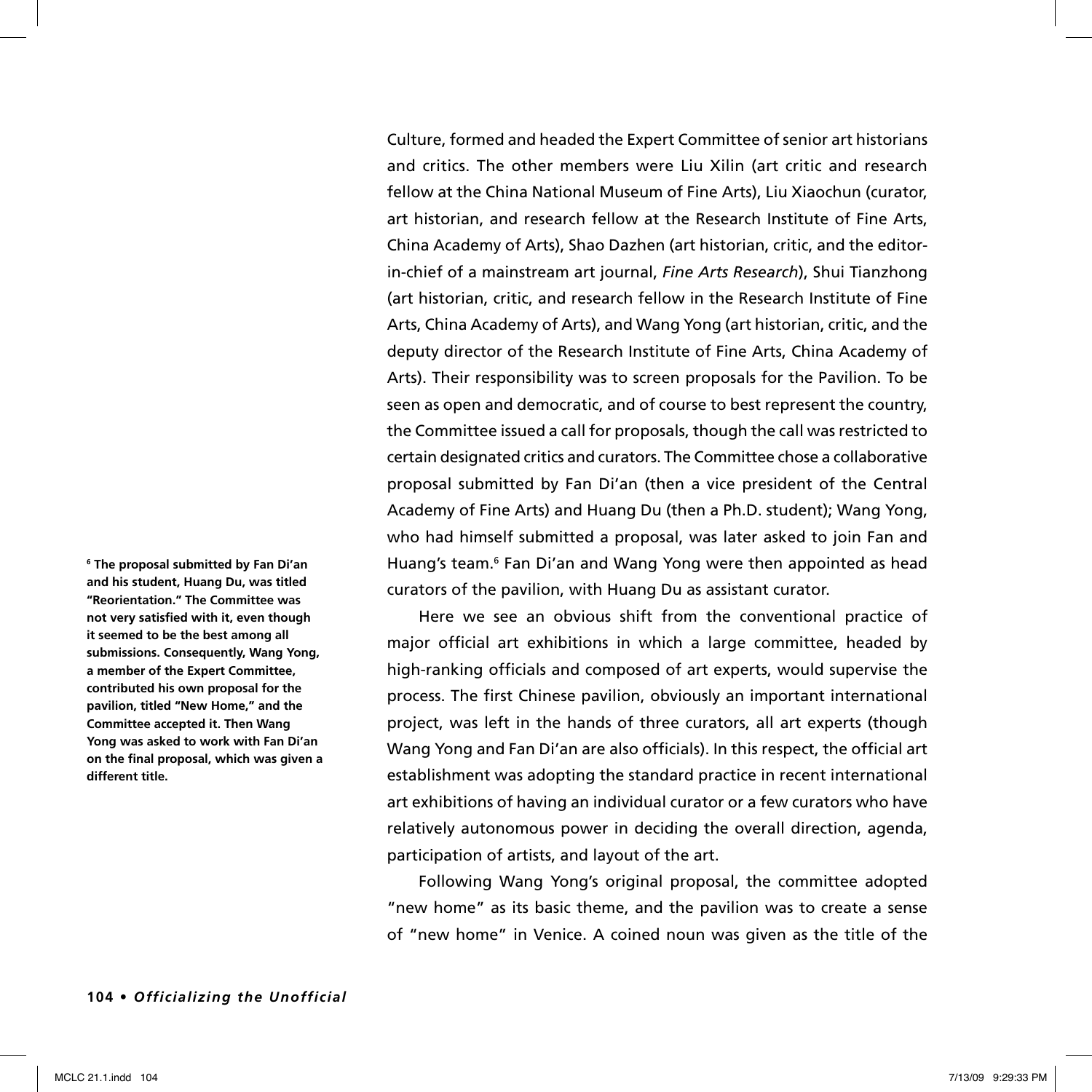Pavilion, "Synthi-Scapes" (*zaojing*), literally meaning the creation of an environment or atmosphere. To be seen as contemporary and to prove to the international art community that realistic art in the forms of painting and sculpture was not the only officially accepted artistic expression in China, the curators decided to show installation and video art. In terms of content, they focused on issues relating to contemporary sensibility and mentalities. The curators aimed to present the kind of art that addressed the impact of profound social transformations, rapid urbanization, and globalization on the Chinese people and their thoughts (Fan 2003*a*: 582).

After deciding the theme for the pavilion, the curators called for proposals of art works from among a small group of artists who had more or less made their names in China. They finally selected Liu Jianhua, an associate professor from the Yunnan Art Academy in Kunming; Lu Shengzhong, a senior professor from the Central Academy of Fine Arts in Beijing; Yang Fudong, an independent artist based in Shanghai; Zhan Wang, a teacher at the Central Academy of Fine Arts; and Wang Shu, an architect and associate professor at the Chinese Academy of Fine Arts in Hangzhou.

The plan for the exhibition was to rent a two-story building at the corner of Piazza San Marco in Venice to house the Chinese Pavilion, with Wang Shu and Zhan Wang's works displayed on the first floor and the rest on the second floor (Wang 2003: 121). As already mentioned, the mounting of the exhibition in Venice was canceled because of the SARS crisis. The alternative exhibition at the Guangdong Museum of Art (on view from July 25 to August 31, 2003) largely carried out the original concept as it would have been done in Venice, and all individual works were created as planned. Adjustments had to be made, however, because of the different size and layout of the small Venice building and the large Guangdong museum. First, instead of occupying two floors, the art works were displayed only in a section of the first floor of the museum.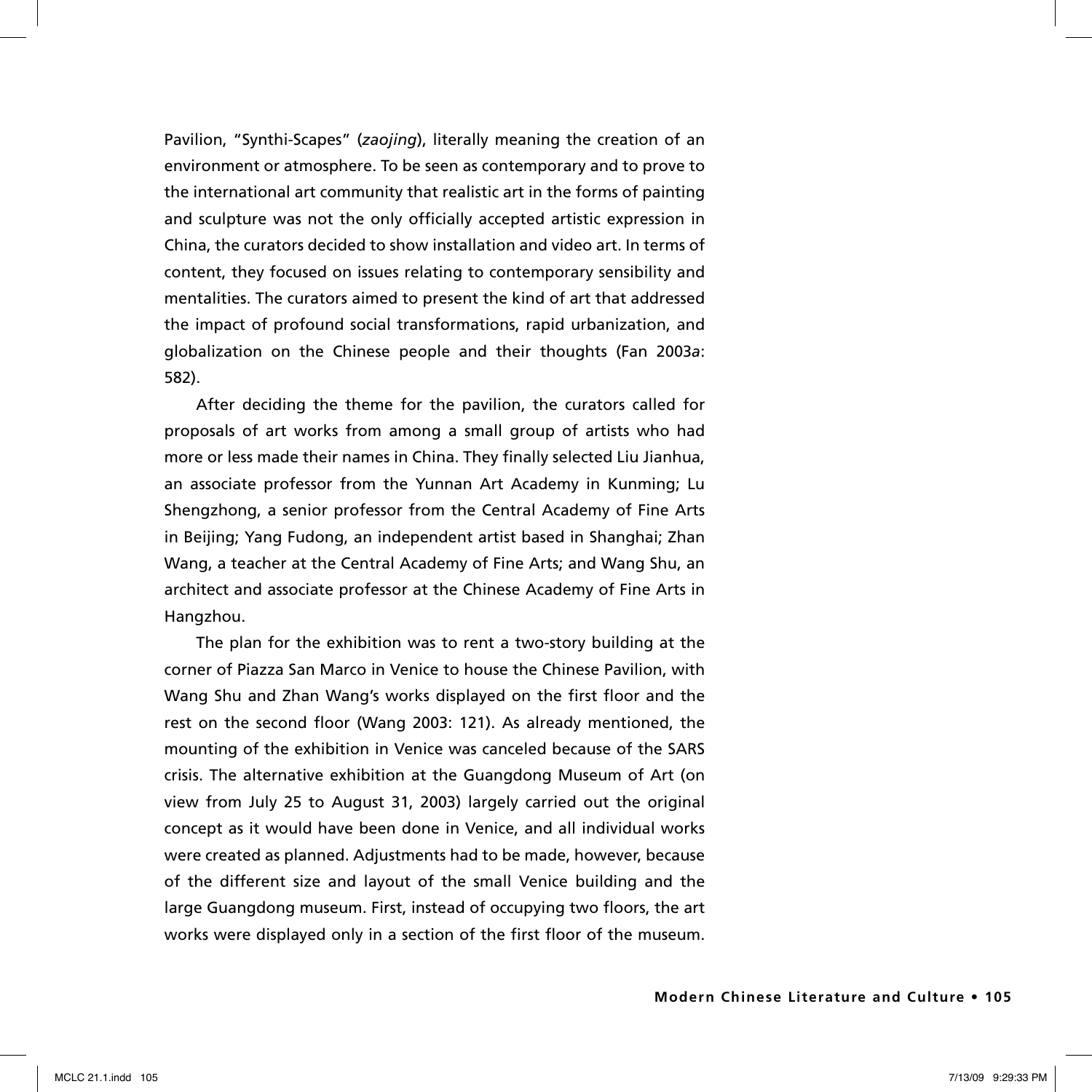Second, Wang Shu's work, *Between Demolition and Construction* (Chai zhu jian) (fig. 1), which would have transformed the entrance of the Venice building into a stylized doorway characteristic of classical Chinese gardens, was relocated to an existing corridor in the museum leading to the exhibition spaces. Despite these spatial rearrangements, the concept of "new home" of the Chinese Pavilion remained intact. Therefore, in my following discussion, I look first into the architect Wang Shu's work, followed by Zhan Wang's and then the other three works that would have occupied the second floor in the original design.

Wang Shu's architectural installation work, *Between Demolition and Construction* (fig. 1) transformed the corridor into a space marked by perforated walls, which are commonly found in classical Chinese gardens



**Figure 1: Wang Shu,** *Between Dismantle and Construct* **(2003). Installation. Collection of the artist.**

**106 •** *Officializing the Unofficial*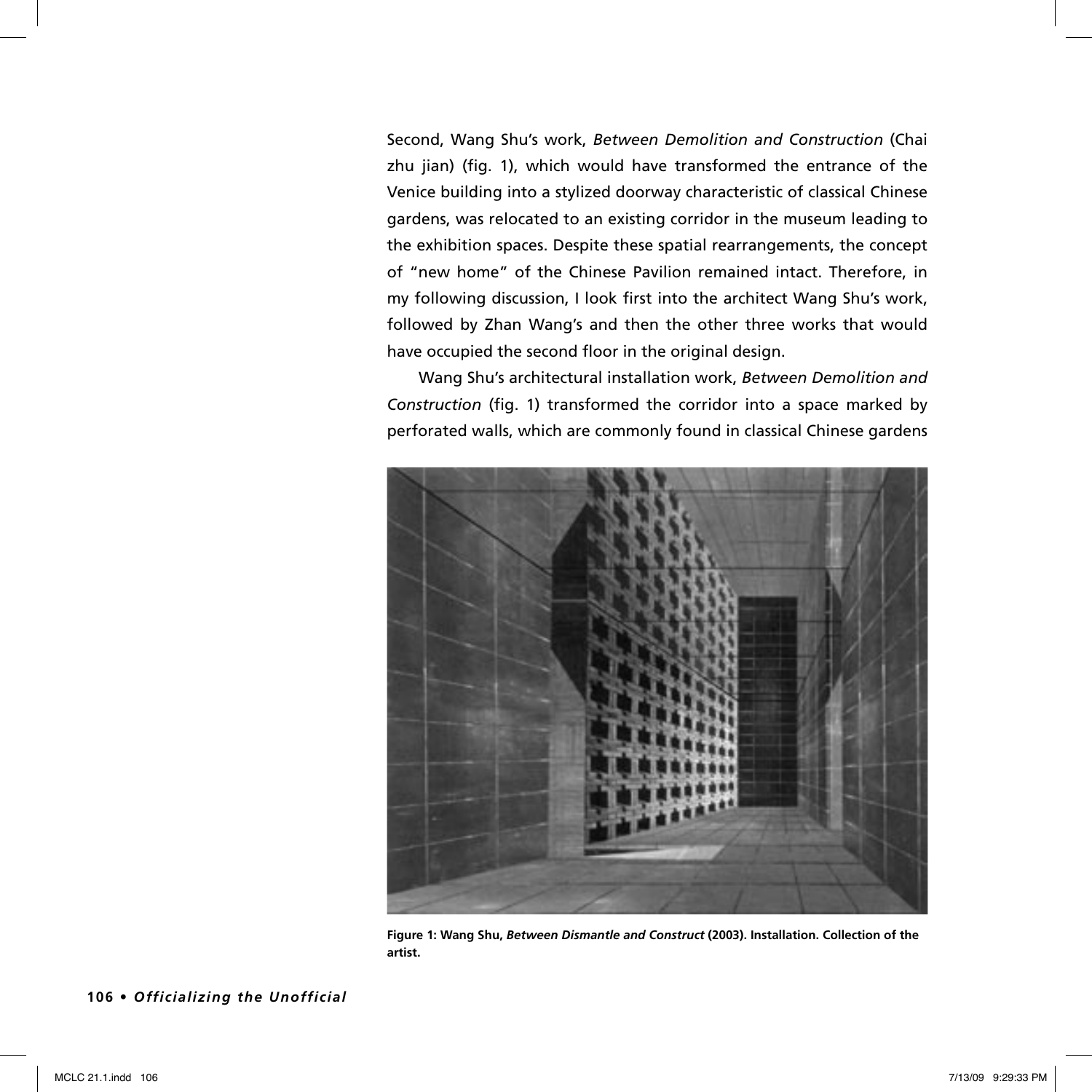to introduce natural light and afford views of the surroundings.7 A mirror was installed on the ceiling to reflect everything underneath. Walking in this corridor, the audience would not only experience Wang Shu's artistically shaped space, but also would see, through the holes in the walls, structures in other parts of the museum. The materials he used for his reconstruction were both traditional and modern: gray bricks, material largely used in traditional southern houses and gardens in China, and steel and glass, very modern construction materials. In this installation, Wang altered the appearance of the museum corridor by adding new structures, thus symbolically demolishing the original architectural forms. In doing so, he demonstrated the transformable relationship between "demolition" and "construction."

After passing through Wang Shu's architectural installation, the viewer would come to a space that could be seen as a conceptual kitchen. Here, Zhan Wang displayed his installation work, *Urban Landscape* (Chengshi shanshui) (fig. 2). Dealing with traditional concepts and modern materials,



**Figure 2: Zhan Wang,** *Urban Landscape* **(2003). Installation. Collection of the artist.**

**7 This is a common method used in traditional Chinese gardens, which is called "jiejing" (borrowing view), meaning to consider the visual effect of the existing environment and objects and consciously incorporate them as organic components for the plan of a new construction.**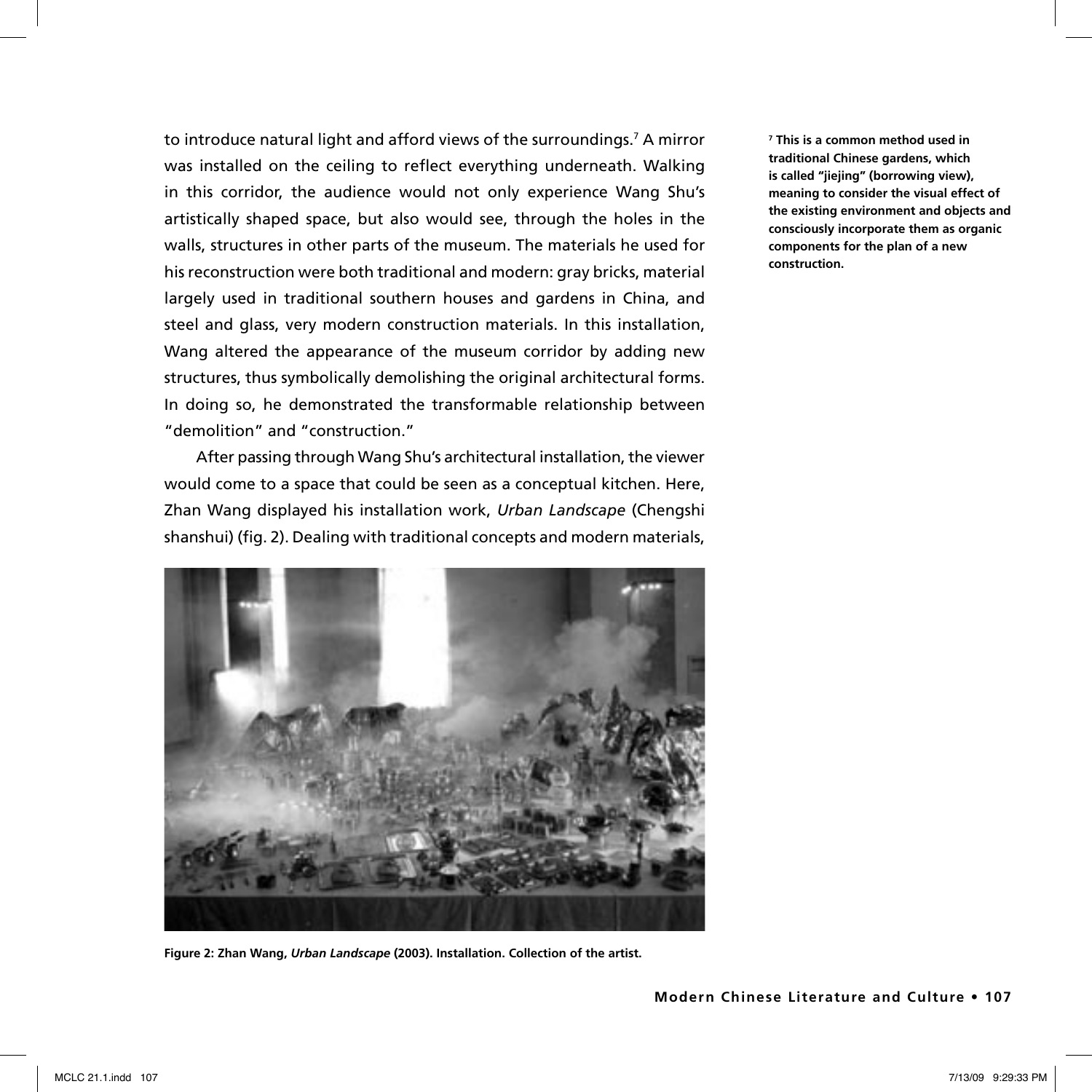he used stainless steel to replicate scholar rocks, important objects in Chinese literati culture and often found in classical gardens. In two separate rooms, the artist installed rock formations that he himself made with stainless steel, mixing them with brand-new metal cooking utensils and tableware such as plates, bowls, and spoons that were bought from the market. The entire composition imitated the mountains and rivers and trees often seen in traditional landscape painting. A big glass wall was installed to increase the dazzling effect of those sparkling objects. Dry ice created the visual effect of mist and fog, representing another significant element in landscape painting. Substituting modern material for traditional rock formations and other elements from landscape painting reflected both the transformation of cultural symbols in China and the physical changes visible in China's rapidly developing cities.

Next, viewers were guided to the conceptual living room of the "new home." Here they encountered a video work entitled *Heaven Heaven, Jasmine Jasmine* (Tianshang tianshang, moli moli) (fig. 3), by Yang



**Figure 3: Yang Fudong,** *Heaven Heaven, Jasmine Jasmine* **(2002). Video. Collection of the artist.** 

**108 •** *Officializing the Unofficial*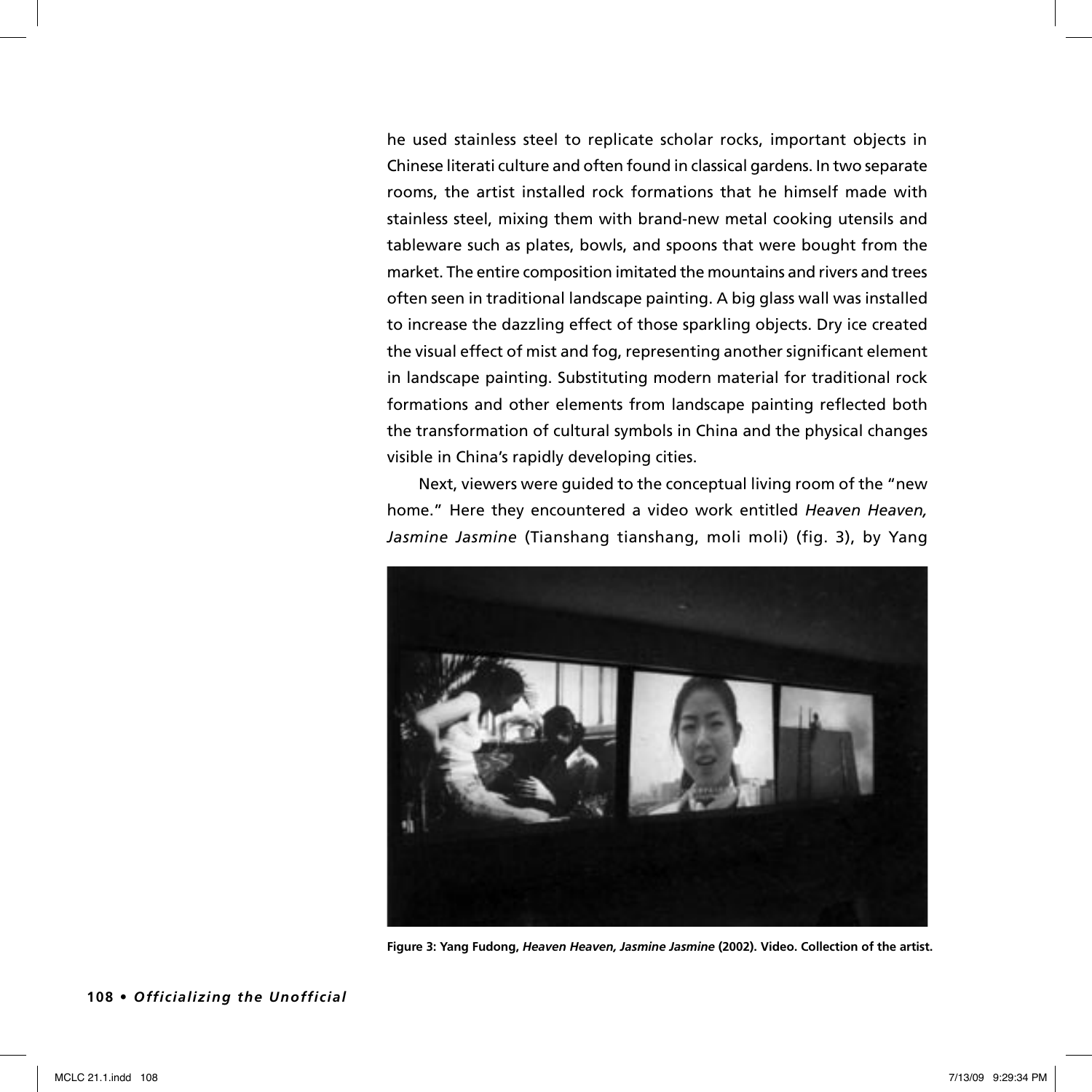Fudong. The video presented the lifestyle and love of young urbanites in Shanghai. In a very poetic and melancholic manner, the story of a young man and woman unfolded on three video screens running simultaneously. Their sometimes engaged and sometimes unfocused conversations were interspersed with silences, in which sentimental background music would swell to reveal the couple's shifting psychological and emotional status. Combining the technique of documentary and fiction, Yang arranged the two characters and city buildings into a certain kind of abstract and ethereal space that resonated with the title "heaven." The city landscape—presented with long shots of distant high-rise buildings and close-ups of concrete terraces and steel railings—was at once realistic and abstract. The two lovers' facial expressions and their surroundings offered no hint of the possibility for a fruitful future; rather, the video was dominated by sense of alienation and strangeness.

Lu Shengzhong's work, *Landscape Study* (Shanshui shufang) (fig. 4), created a space full of the atmosphere of a traditional literati studio. Big bookshelves were installed on three sides of the room, functioning as the



**Figure 4: Lu Shengzhong,** *Landscape Study* **(2003). Installation. Collection of the artist.**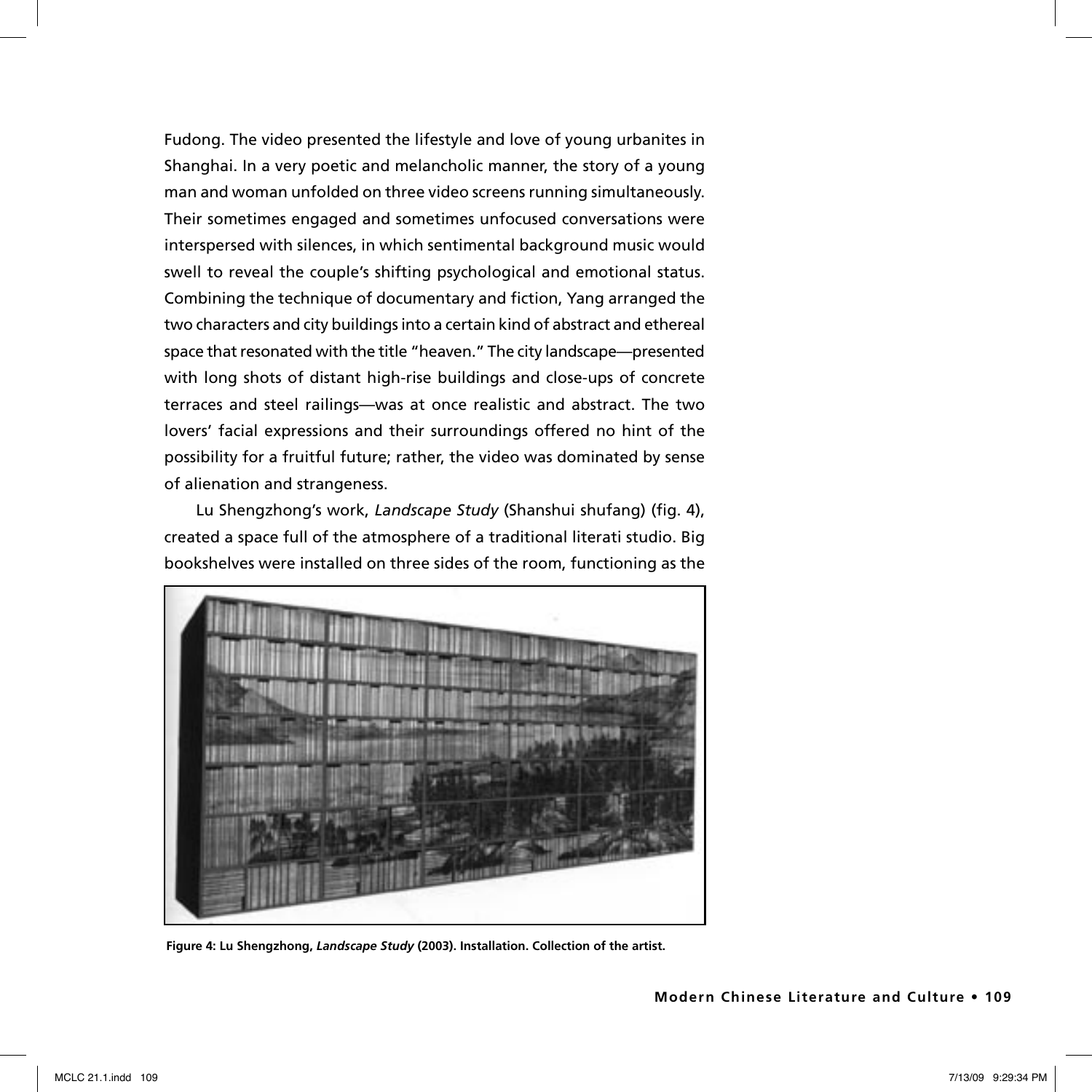**8 Certainly this dimension would be better justified if the work had been shown in Venice as planned, where the cultural background of the audience tends to be extremely diverse.** 

**9 Jingdezhen is the name of a well-known ceramic from the city Jingdezhen, located in Jiangxi province. The history of Jingdezhen dates back to the middle of the Northern Song dynasty (960–1127).**

walls of the study. All the books were wrapped with a cover bearing a portion of an image from a classical Chinese landscape painting in print. Lu carefully arranged these wrapped books so that their spines connected together to form an enlarged landscape painting on the surface of the bookshelves. Landscape painting, which both depicts nature and serves as a conceptual space for intellectual contemplation, is of course an important part of the Chinese cultural and art tradition. This carefully constructed piece suggests a confrontation between a traditional cultural ambience of literati leisure and contemplation and contemporary audiences, who in their modern hurried lives are far removed from that premodern world.<sup>8</sup> Audiences were invited to pick up books and put them back on the bookshelves wherever they wished, eventually dismantling the landscape image into unrelated fragments. Thus, the artist's careful reconstruction of the traditional literati studio was disarranged and ultimately disappeared.

The last piece of the Chinese Pavilion indicated a conceptual bedroom. Liu Jianhua's *Daily-Fragile* (Richang-yisui) (fig. 5) was composed of various everyday objects in white ceramic that he made himself by applying the famous traditional Jingdezhen porcelain technique.<sup>9</sup> Telephones, bags, bulbs, toys, shoes, and hats are spread randomly from the floor to the ceiling and all over the walls. In the middle of the room, a big pillow hung from the ceiling, giving the space the flavor of a bedroom. Many of these objects appeared broken or unfinished. The artist seemed to compare the fragile nature of those porcelains to many aspects of life that might seem solid but are actually easily shattered. With their monochromatic whiteness and out of their normal context, these objects created a dreamlike world, evoking conflicting feelings between familiarity and alienation, concreteness and abstractness. What the artist intended was to evoke personal psychological experiences and private memories that might be associated with these ordinary things (Liu 2003).

Overall, the Pavilion conveyed the themes of uncertainty, alienation,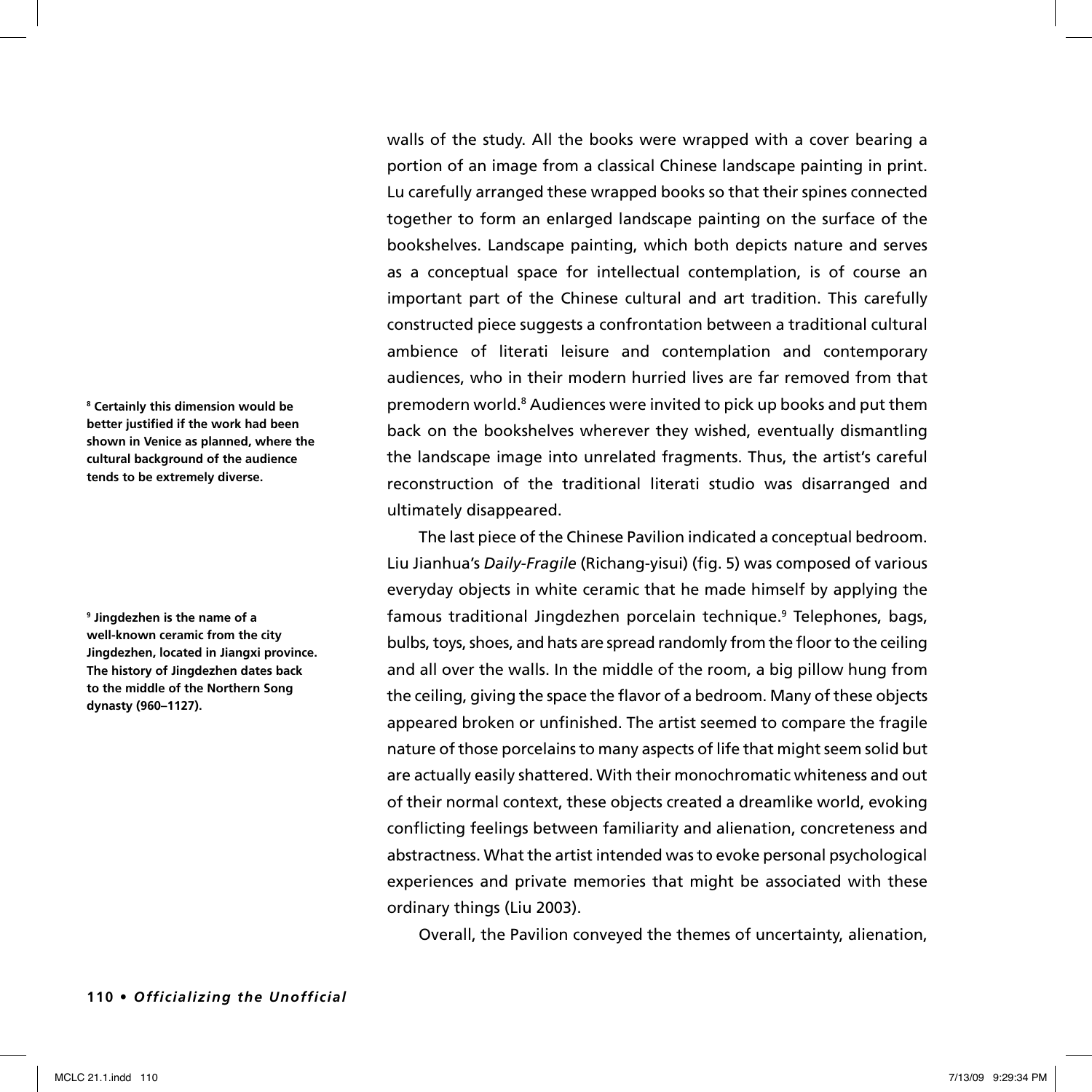

**Figure 5: Liu Jianhua,** *Daily-Fragile* **(2003). Installation. Collection of the artist.** 

and fragmentation, feelings that correspond to what Chinese people are perhaps experiencing in their rapidly transforming society. What differentiates this exhibition from most other major official exhibitions in the past is the emphasis on individual mentalities that are personal, psychological, and sometimes negative. Instead of focusing on positive and grand social narratives, we see an interest on the individual psyche and experience that suggest futile efforts, lost traditions, and a lack of confidence in the future. In terms of artistic language, there are no recognizable styles that can be used to define these pieces. They are conceptually charged experimental works that resist clear labels and conventional readings, a quality that is one of the characteristics of contemporary art at the global level. That may have been the exact intention for this Pavilion, which was meant to reach an international audience.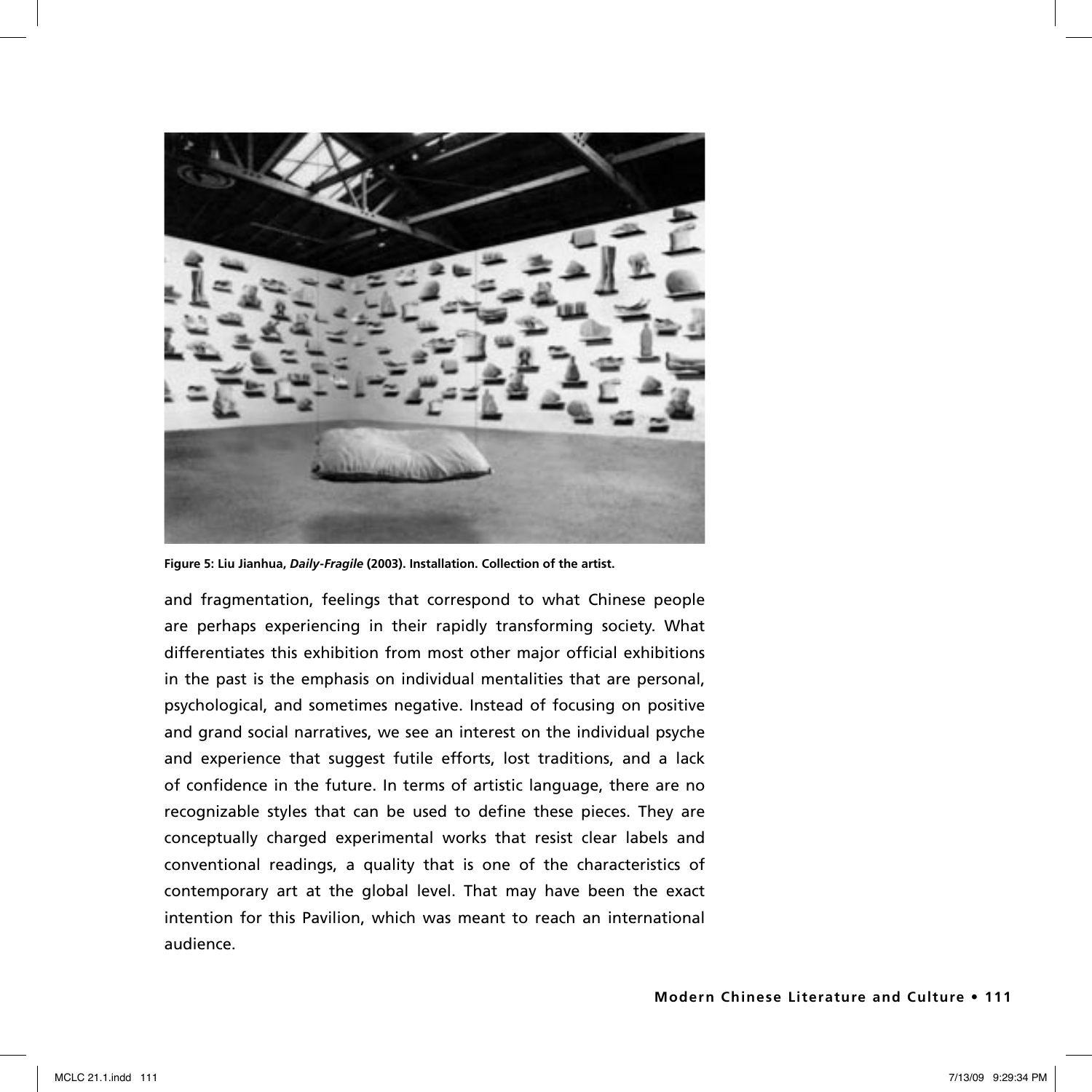**10 They included articles published by China's mainstream newspapers such as**  *Renmin ribao* **(People's Daily),** *Nanfang dushi bao* **(Southern Metropolis Daily), and** *Wenyi bao* **(Newspaper of Literature and Art), and in two major websites on art in China: http://arts. tom.com and http://cn.cl2000.com.**

**11 The authorities' hostile attitude toward contemporary art was largely a reaction against the avant-garde art movements in the 1980s and the resulting** *China/Avant-Garde Exhibition* **in 1989.**

**12 The Third Shanghai Biennale in 2000, sponsored by the Ministry of Culture and the Shanghai Municipal Government, was the first exhibition after 1989 to present contemporary art. The range of exhibited works included photography, video works, and installation works, as well as conventional art forms such as painting and sculpture. In 2001, the Ministry of Culture assembled an exhibition of Chinese contemporary art entitled "Living in Time," curated by Fan Di'an, German curator Gabriele Knapstein, and the Chinese-born but internationally active curator Hou Hanru, as part of the China Festival in Berlin, Germany, during the Berlin Asia-Pacific Week. This was the first time that the authorities organized an overseas exhibition that included contemporary media, together with conventional ones.**

Although it was not shown in Venice, the pavilion drew much attention in China and was discussed extensively. A large number of press releases were issued, and many reviews and commentaries were published.10 It was one of the hottest topics in the Chinese art world that year. Not only was it listed as one of the top ten items of domestic art news for 2003, it was ranked fifth in the top ten pieces of cultural news for the same year (Anon. 2004; Huang 2003). Many people associated it with an ongoing change in the government's once-hostile attitude toward contemporary art, the victory of contemporary art in achieving a legitimate status in China and being accepted into the "mainstream," and the state's openness toward the international art system. For them, the founding of the Chinese Pavilion was a significant symbol indicating the full-scale official acceptance of contemporary art, which was largely underground in the 1990s.

## **The Officialization of Contemporary Art**

The selection of installation and video art for the pavilion, the practice of the individual curatorial approach, and the showcase of art whose meaning is open to interpretations indeed suggest a significant change in the official imagination about contemporary art in China. Since 1989, when it was labeled harmful to Socialist China and incompatible with established social and aesthetic values, contemporary art had been banned from public exhibition spaces.<sup>11</sup> Now in 2003, for the national pavilion that was charged with the responsibility of presenting to the world the newest developments in art from China, the state permitted the exclusive display for media and styles formerly prohibited. Though this was not the first time that art works in contemporary media made their appearance in Chinese official exhibitions after 1989, the Chinese Pavilion was the first to make exclusive use of contemporary media without the accompaniment of any conventional forms such as painting and sculpture.<sup>12</sup> This was a noteworthy move. Of course, in the global art world, video and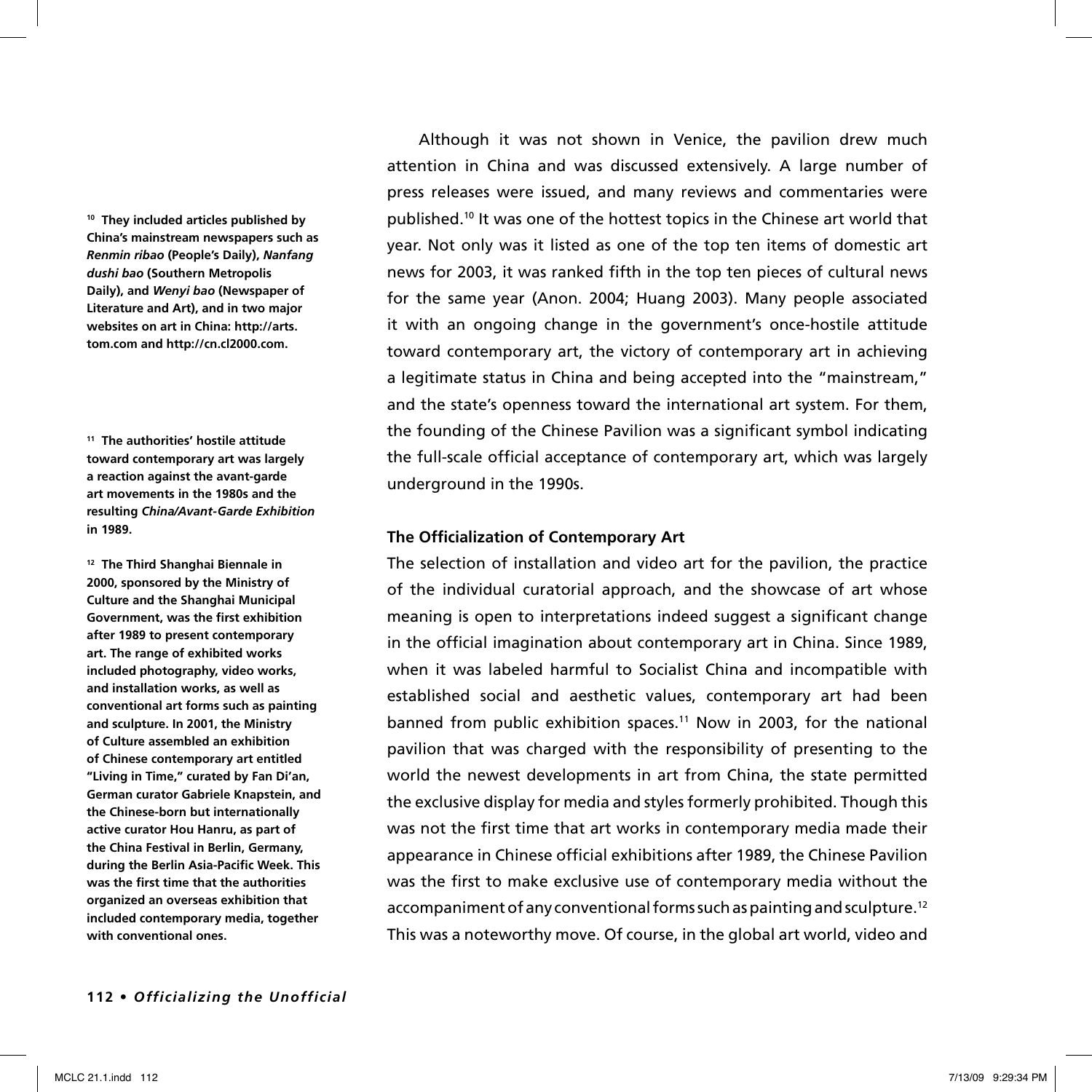installation had long been at the forefront of artistic creativity. In the specific context of China, however, this did not come automatically as a result of the internal development of art. Rather, the full official approval of video and installation was a product of interactions among a series of forces, including the dynamic development of contemporary Chinese art, the increasing impact of globalization on Chinese society, and the intervention of the international art market.

On the one hand, immediately following the 1989 Tiananmen incident, the Chinese state tightened its control over the intellectual world and its collective activities. It launched large-scale ideological campaigns that aimed to eliminate the so-called spiritual contamination—a euphemism for Western capitalist ideology and culture—which had flooded into China since the country initiated the "reform and opening up" policy (*gaige kaifang*) in 1978. In direct response to the 1989 *China/Avant-Garde* Exhibition, whose most controversial and troublemaking pieces were in the form of installation and performance art, the Ministry of Culture made an effort to regulate future exhibitions. It required all organizers of exhibitions to apply for a license in advance or the exhibitions would be considered illegal and closed by the police.13 At the same time, in the few years following 1989, official art journals and newspapers were filled with all kinds of critiques and condemnations of contemporary art. Suppressed by cultural bureaucracy and attacked by public media, contemporary art had no recourse to state-run exhibition space or support from the media and was therefore pushed underground.

On the other hand, at the same time the state was exerting rigid ideological control over the cultural field, Chinese society was becoming more open and susceptible to influences from the rest of the world. Many governmental policies showed that the state was eager to integrate itself into the international economic system and to perform an active role in the increasingly globalized world. In 1992, after Deng Xiaoping's renowned "southern tour," the Chinese government formally launched

**13 For detailed discussion about the process, structure, organizers, participating artists, and main art works of the** *China/Avant-Garde* **Exhibition, see Gao 2000. For the role the Ministry of Culture played in the Chinese art world right after the** *China/Avant-Garde* **show, see Van Dijk 1992.**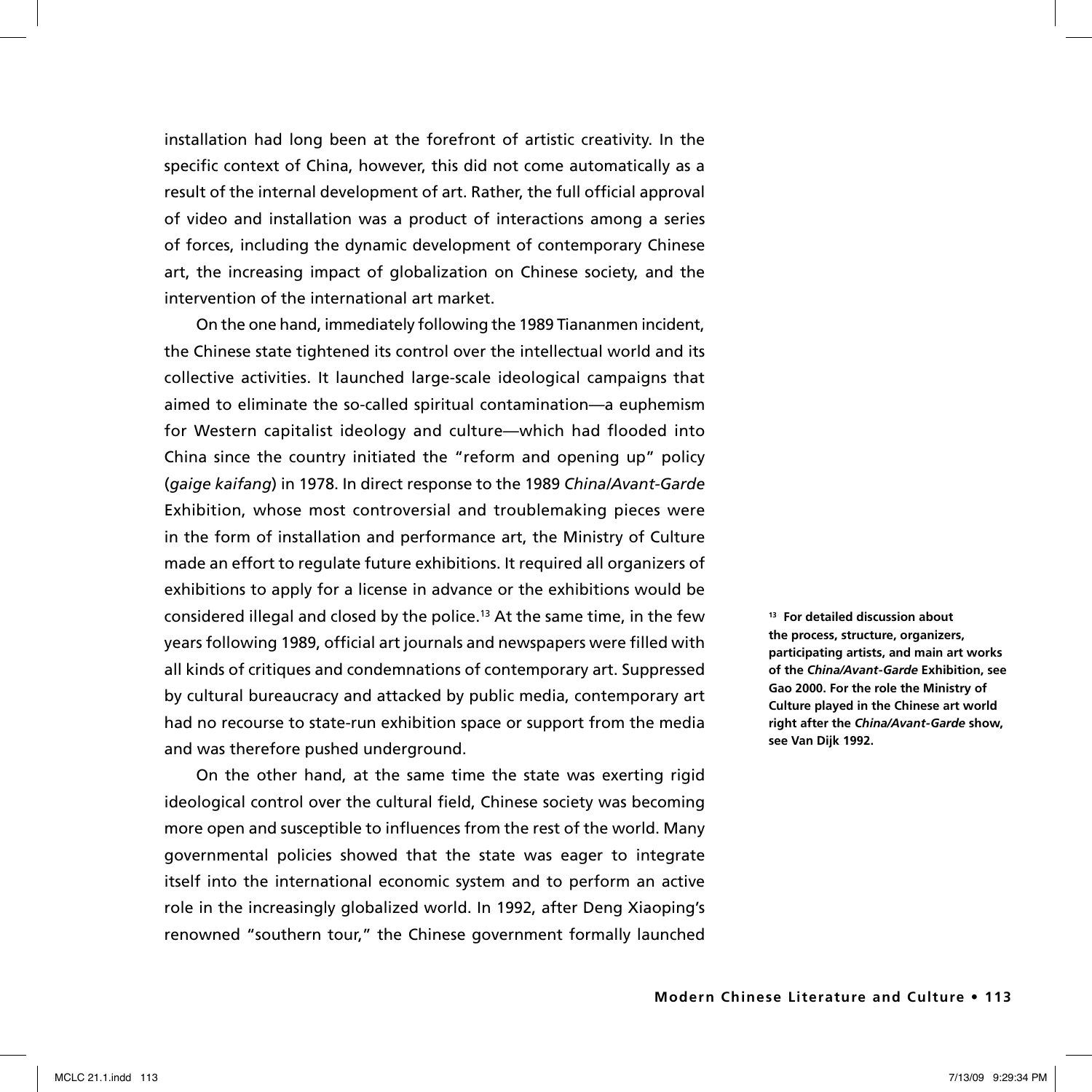market reforms on a national scale. These reforms soon had a great impact on the production and reception of art, as well as on other cultural fields and on the social psychology as a whole. They facilitated the practice of contemporary art in a number of ways that mixed with local and transnational operations. First, private art galleries, a very new form of commercial cultural institution, began to prosper in big cities, offering alternative spaces and opportunities for artists. Some of them, especially those funded by art dealers and businessmen abroad such as the Red Gate Gallery and the Courtyard Gallery in Beijing and the ShanghArt Gallery in Shanghai, have become important sites for exhibitions of contemporary art. Second, more and more international curators and dealers visited China and introduced artists and their works to international exhibitions, collectors, and art galleries. In doing so, they offered new opportunities for domestic artists who wished to work with contemporary media, because there was a much bigger market for contemporary art outside of China. Last, but not least, many official, state-sponsored art museums had their subsidies reduced or removed, thus forcing them to gradually finance their own operations. Some of them responded by developing new programs to support contemporary art in order to make their image more contemporary and open-minded (Wu 2001: 21).

With the continuing process of "opening" in the 1990s, communication and information exchange between China and the rest of the world were deeply enhanced. Transnational travel and migration have become common among certain social groups in Chinese cities. Among these groups, contemporary artists have become particularly active border-crossers, often traveling abroad to show their work in international exhibitions. A case in point is the 1993 Venice Biennale: for the first time, Chinese artists were chosen to present their works at this prestigious exhibition.14 Fourteen artists—an impressive number—exhibited a kind of art that was strikingly different from the familiar face of official Chinese art, which was based on social realism. Among the works shown, the best known were those

**14 Chinese participation in the 1993 Venice Biennale was made possible through the collaboration of Li Xianting, a renowned Chinese art critic and ardent advocate of Chinese unofficial art; Francesca Dal Lago, then an art history doctoral student at New York University; and Achille Bonito Oliva, an Italian curator and the director of that year's Venice Biennale.**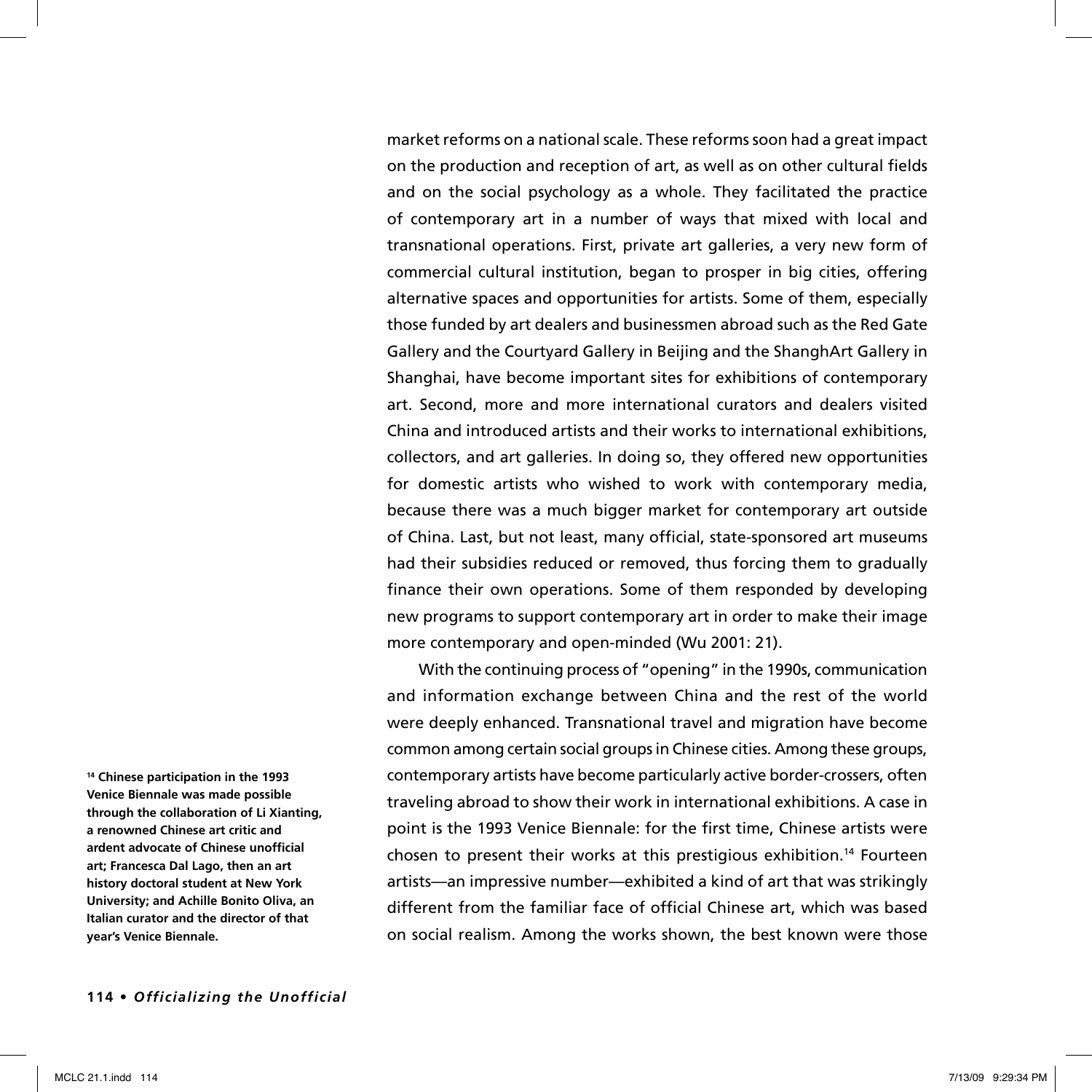bearing a strong sense of absurdity, satire, indifference, and self-denial, works that were broadly defined under two rubrics: Political Pop and Cynical Realism.15

For example, Wang Guangyy showed paintings that imitated the solemn images of workers, peasants, and soldiers from the political propaganda posters of the past, and put them in random juxtaposition with contemporary commercial icons, such as Coca-Cola (fig. 6). Yu Youhan used the image of Mao Zedong, the sacred symbol of Chinese Communism and its revolution, in a very rustic and playful environment (fig 7). Another group of artists grounded their work in the realistic techniques that they



**Figure 6: Wang Guangyi,** *Great Castigation Series: Coca-Cola* **(1993). Oil on canvas. Collection of the artist.** 

**15 The two terms were coined by Li Xianting. For more discussion about Political Pop and Cynical Realism, see Li 1993.**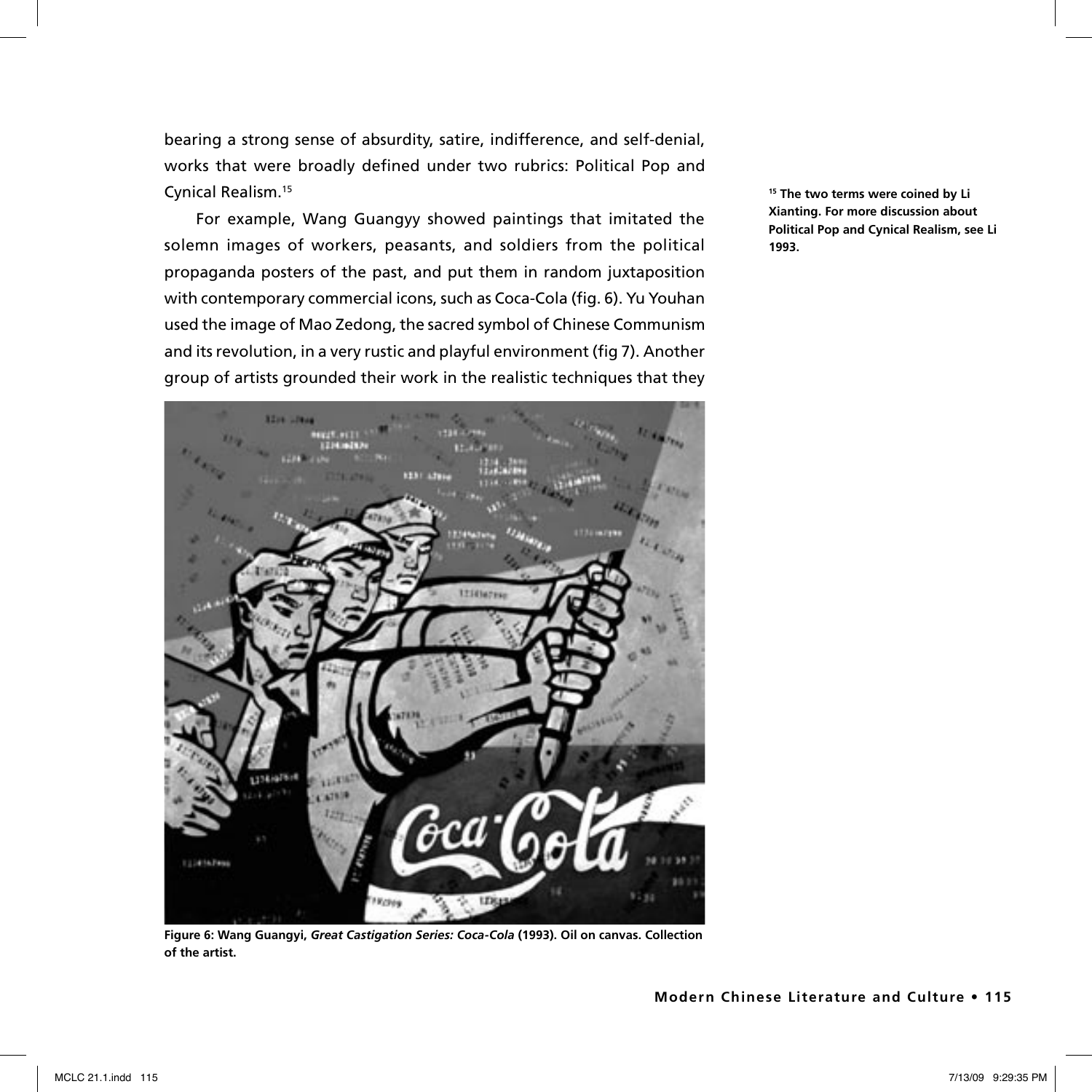

**Figure 7: Yu Youhan,** *Chairman Mao in Discussion with the Peasants of Shao Shan* **(1991). Acrylic on canvas. The Sigg Collection.** 

**116 •** *Officializing the Unofficial*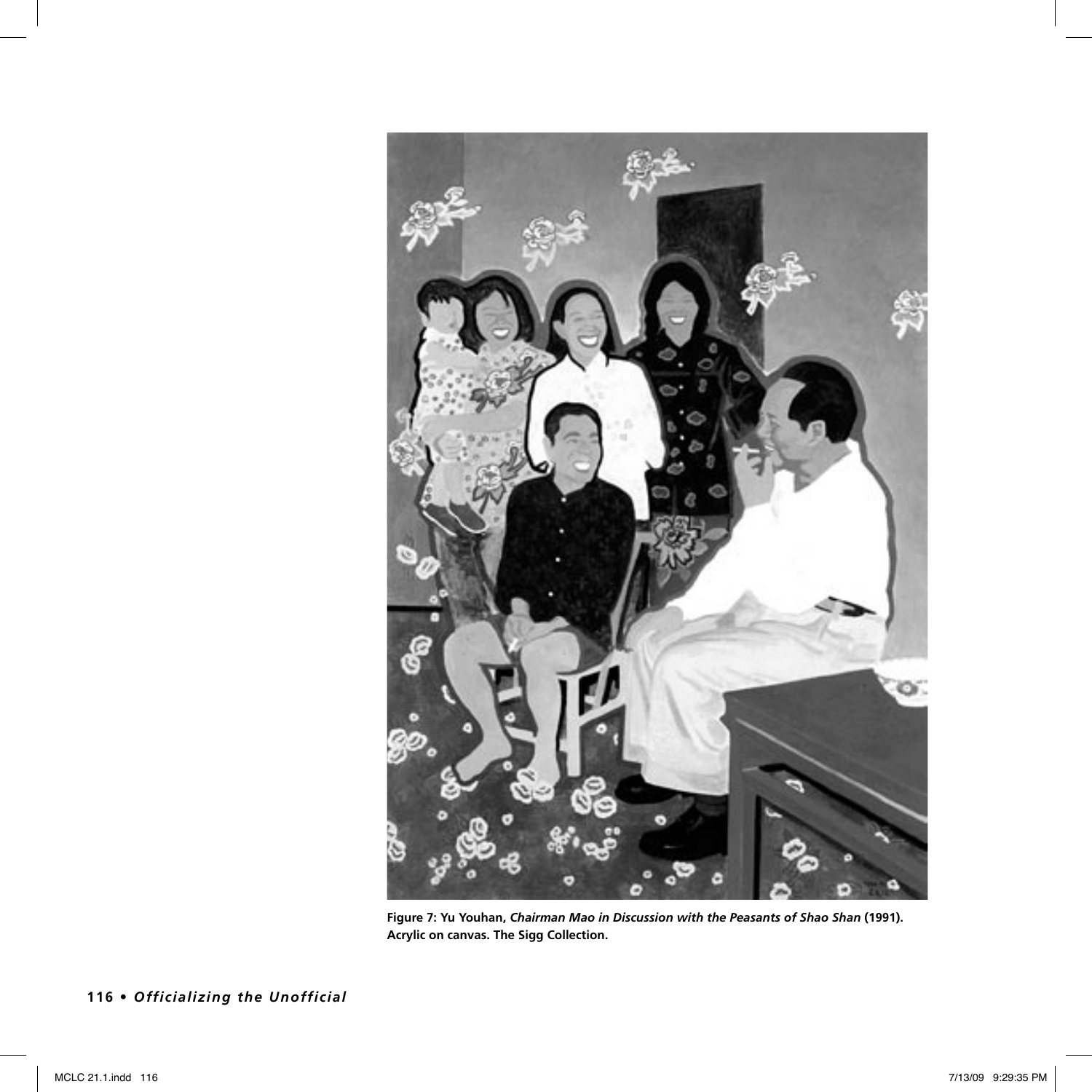learned in art academies in China, but they applied them for the purpose of expressing a sense of self-denial, indifference, and cynicism. In his *Series II*, Fang Lijun repeated paintings of big bald heads yawning or showing boredom as a means of expressing indifference and meaninglessness (fig. 8). Liu Wei presented the distorted images of army cadres in pretentious poses in his *The Revolutionary Family* series (fig. 9). Together, these Chinese artists were a sensation at the Venice Biennale, not only because of their impressive quantity but also in the content and style of the art they presented. Their presence provoked great interest in contemporary Chinese art in international art communities (Dematté 2001). Since this début in 1993, individual Chinese artists, based both in and outside China, have been invited to participate in every Venice Biennale and many other



**Figure 8: Fang Lijun,** *Series II, No. 2* **(1992). Oil on canvas. Ludwig Museum, Cologne.**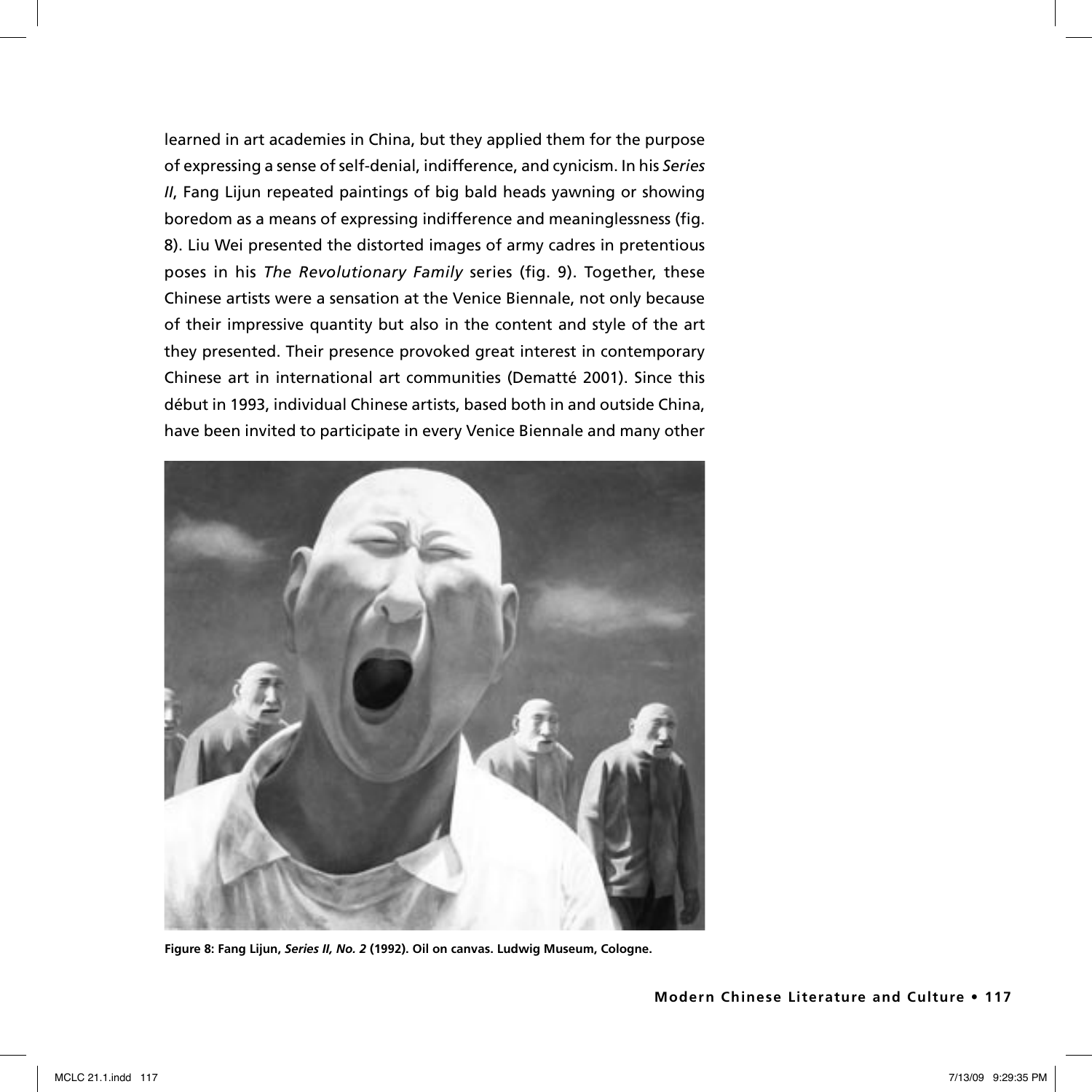

**Figure 9: Liu Wei,** *The Revolutionary Family: Dad in front of A Poster of Zhu De* **(1990). Oil on canvas. Hanart TZ Gallery.** 

important international exhibitions, such as the Johannesburg Biennale, Documenta, and the Sao Paulo Biennial. They have also appeared in major Western art magazines and newspapers, and some of them have even received prestigious awards from renowned international exhibitions and cultural institutions. In other words, they have become active players in the international art world.

People on the mainland were largely unaware of the international successes of Chinese artists until 1999, when a copyright controversy arose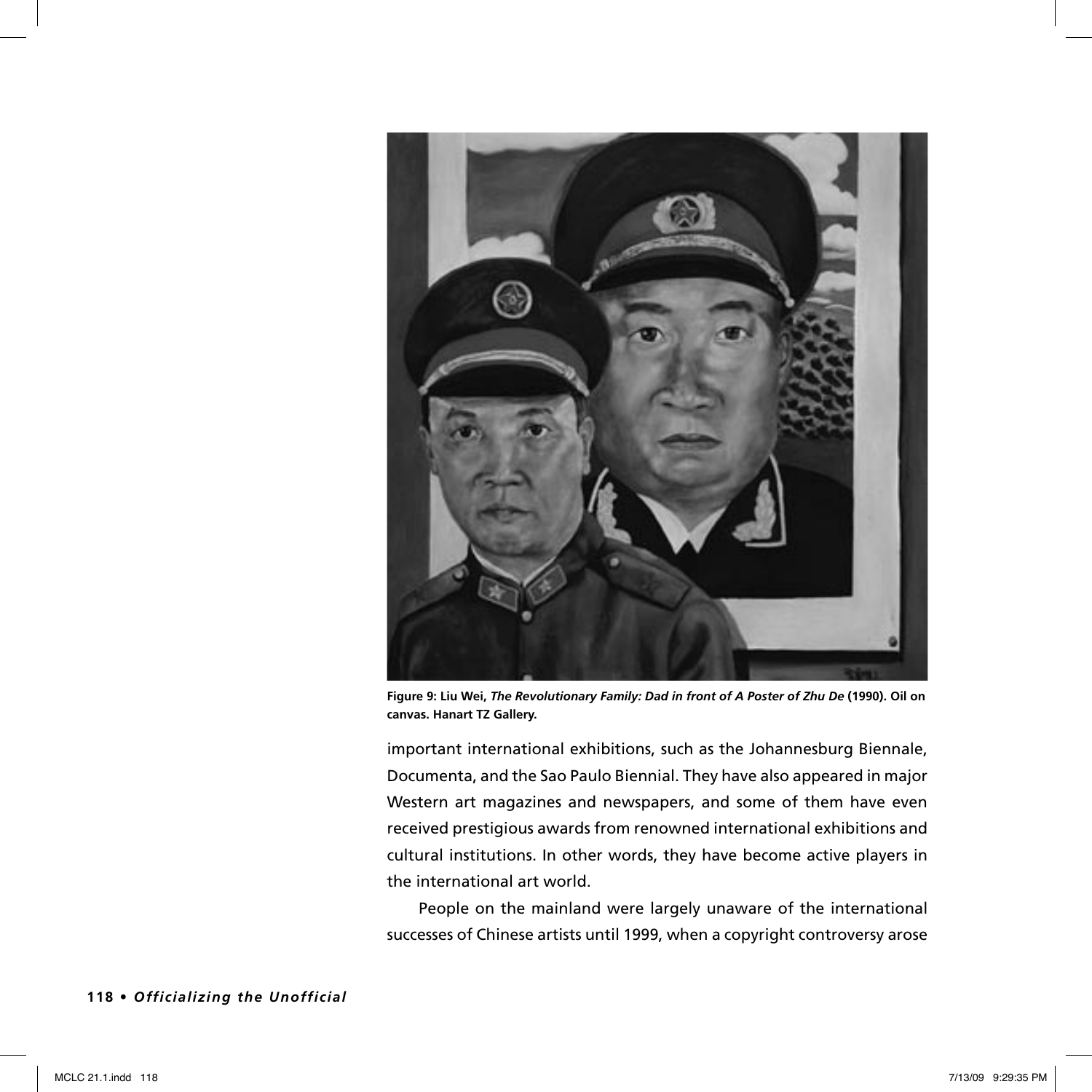around expatriate Chinese artist Cai Guoqiang's *Rent Collection Courtyard*  (fig. 10), which won him one of the three International Awards at that year's Venice Biennale. Cai's work was a reproduction of one of the iconic group sculptures from the 1960s that aimed to expose the egregious exploitation Chinese peasants had suffered before the founding of the PRC.16 His purpose was "not only to emphasize how much Chinese art has changed [since the Cultural Revolution] but also [to] underline how the temporal and physical displacement of a work changes its meaning" (Lago 1999). With Cai's awardwinning work, the domestic media in China began to buzz about the big splash that contemporary Chinese art was making in the international art world. People came to realize the wide discrepancy between the reception of contemporary art outside China and within China. In its native land, this art, created by both expatriate artists and local underground artists, was largely disqualified from state-run exhibition spaces and was discredited



**Figure 10: Cai Guoqiang,** *Rent Collection Courtyard* **(1999). Installation. Collection of the artist.** 

**16 The original sculpture, a collaborative work by professors and students from the Sichuan Academy of Fine Arts, was regarded as a masterpiece of Chinese socialist realism during the Cultural Revolution and was frequently reproduced to circulate nationwide and even as diplomatic gifts for other socialist countries.**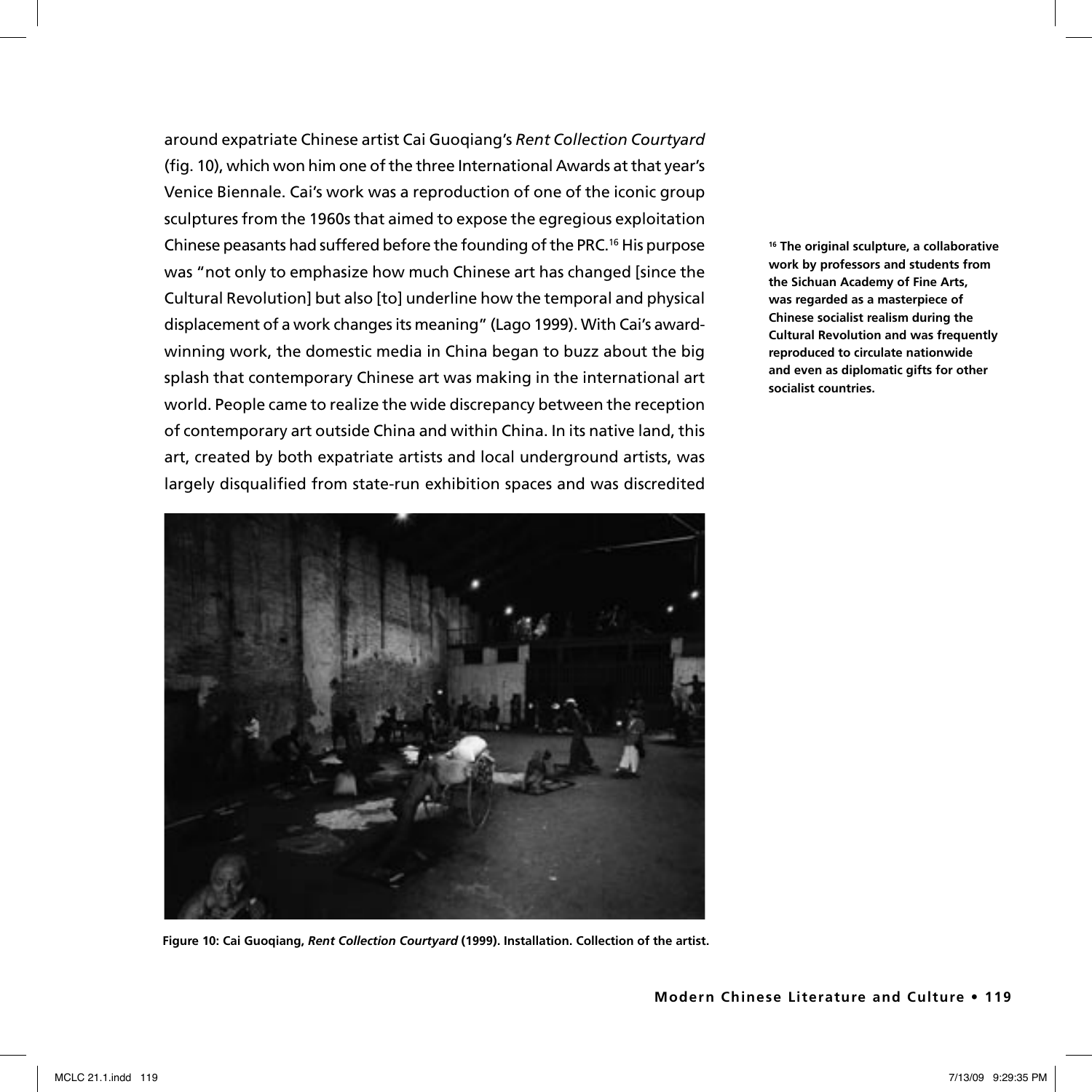by the mainstream media. Outside of China, it was well received in the international art world and seen as representative of new developments in art from China. The awareness of this gap in turn raised debates in Chinese art and cultural circles concerning the representation of Chinese cultural images internationally and the problem of cross-cultural interpretation.

Some Chinese critics argued that the meaning of certain types of art, such as Political Pop and Cynical Realism, the most internationally well known contemporary Chinese art styles, had been over-politicized by Western curators and critics according to their ideological preference. The acclaimed Chinese art critic Gao Minglu, who is not only influential in China but also has been very active in the international art world, stated:

Political Pop and Cynicism [Cynical Realism] are nothing more than a combination of ideological and commercial practices. . . . They glorify the persuasive power and unique aesthetic of Mao's ideology. . . . Although Political Pop allegorizes the Mao myth and Mao's utopia, the artists by no means criticize the discourse of power in Mao's communist ideology and propagandist art, as many Western critics have pointed out. Rather the artists still worship and desire to gain this power. (Gao 1998: 29)

This kind of contextualized understanding was often missing when the two types of art were discussed in the international art world. Contemporary Chinese artists were generally pictured as avant-garde and dissident, using their art to express their political views against the Chinese government and fighting for freedom. The most noticeable example is a review on Fang Lijun's work in *The New York Times Magazine*. His *Series II* (fig. 8) was used on the magazine's cover with a title that read "The Howl That Could Free China" (Solomon 1993). The article exaggerated the political and ideological dissidence in Fang's art simply because Fang was from Socialist China and his art did not conform to mainstream styles. In practice, what the majority of contemporary Chinese artists in the 1990s, including Fang himself, were seeking was a kind of individual and personal artistic language different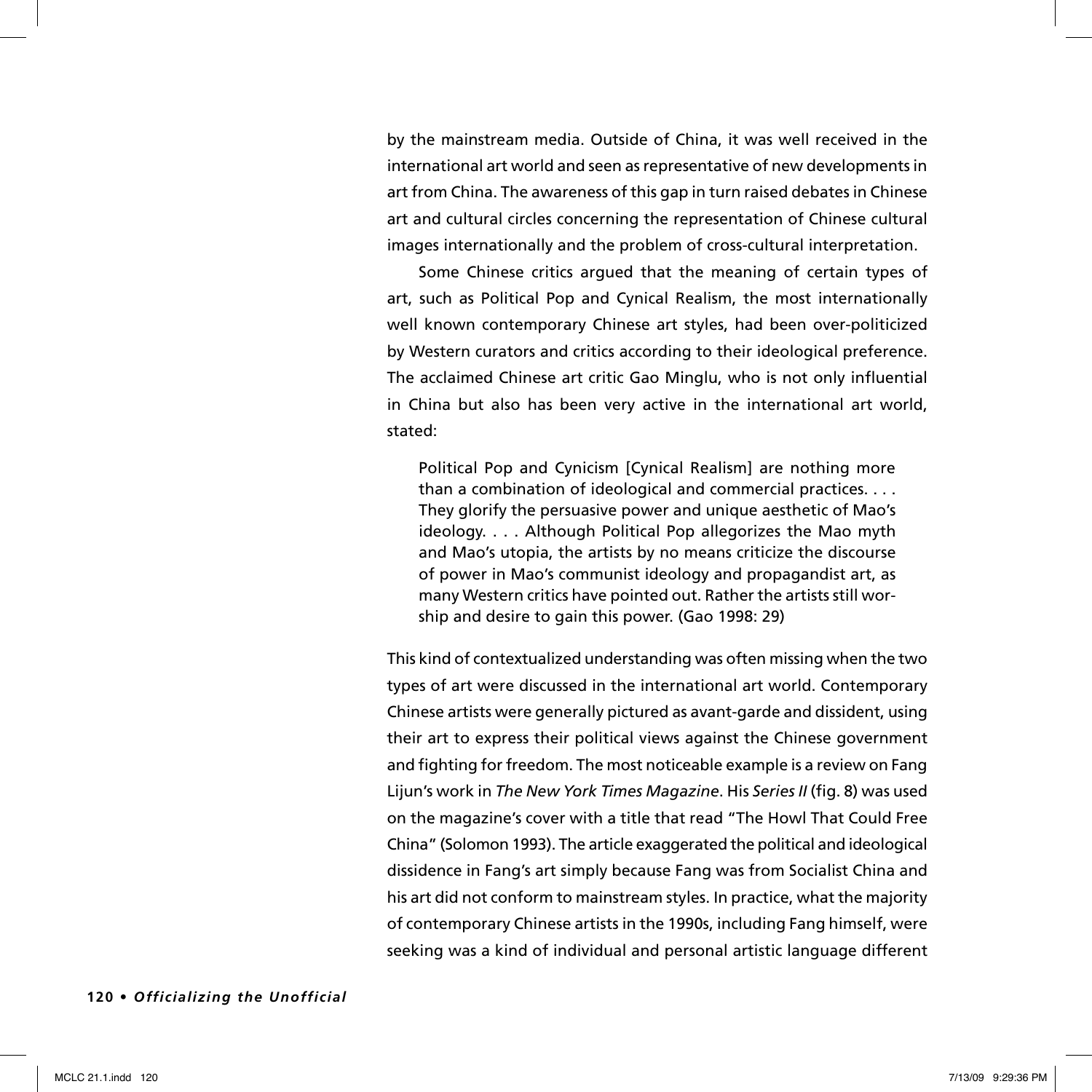from that of the art establishment. Their art was far from the politically rebellious expression of ideological struggle that has been portrayed in the West. Many of these artists were actually the beneficiaries of both the state's rapid economic reform and new international relationships, and are currently enjoying the fruits of the successful marketing of their art.

Additionally, many scholars began talking about the negative impact of this international success, especially market success, on the domestic art world. They pointed out that many young Chinese artists saw getting exposed in the West as a shortcut to personal fame and financial success. As a result, they tended to speculate about the interest for Chinese art in the international art world and created works that met Western expectations about Chinese culture and art. To gain the attention of international curators and dealers, artists often incorporated into their works stereotypical cultural signs or icons from China's cultural traditions or most recent revolutionary heritage. Still others who appreciated contemporary art practice expressed regret that domestic audiences had no chance to experience the artistic creativity and innovations by a few highly talented Chinese artists. They called this phenomenon "flowers blossoming beyond the wall where the fragrance is appreciated only by outsiders" (*qiangwai kaihua qiangwai xiang*), which refers to the peculiar condition of contemporary Chinese art being exhibited exclusively outside of China and important works ending up in overseas museum collections.17 No matter what else critics might have said, they unanimously agreed that the primary responsibility for the poor state of contemporary art in China should be attributed to the authorities' hostile attitude toward it and to the lack of public support. For years, this kind of critique has become commonplace when contemporary art in China is discussed.

Against all these discussions, debates, and concerns, the founding of the first Chinese pavilion at the Venice Biennale in 2003 was warmly received. Many people saw the investment in the Chinese pavilion as a state response to the criticism it had received from critics and artists, as well as an

**17 See Liu 2000. Some critics use the phrase "flowers blossoming inside the wall but the scent is appreciated by the outside" (***qiangnei kaihua qiangwai xiang***). Both phrases express the dissimilar status of Chinese contemporary art in and outside of China.**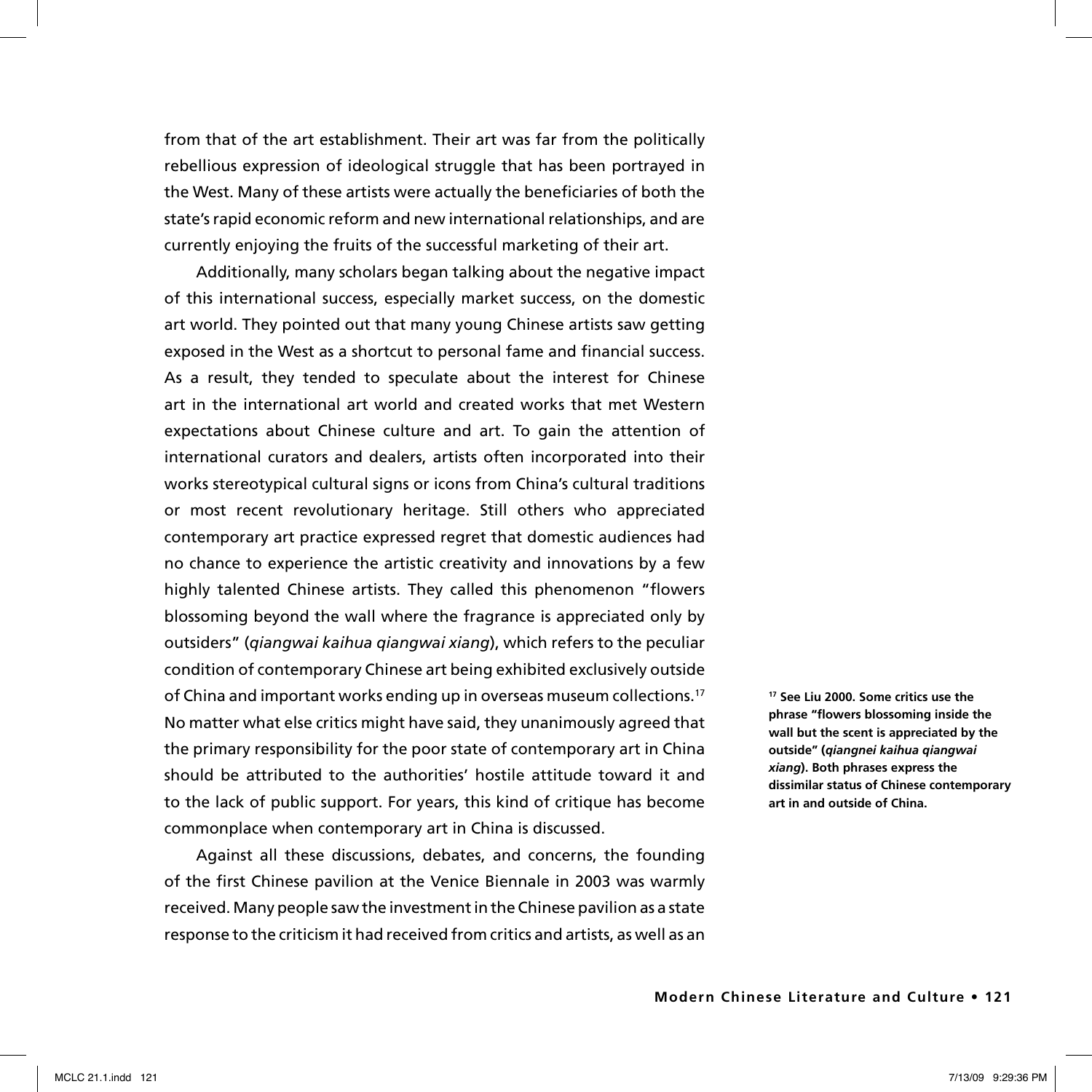effort to shrink the gap between the reception of contemporary Chinese art in China and outside. The Pavilion was highly prized in the Chinese art world, especially among those who were sympathetic to contemporary artistic practices. Some critics marked 2003 as the year of the "victory" of contemporary art in China (Pi 2004). In other words, by 2003, the oncebanned art had finally gained a legitimate status for entering into official exhibition spaces, as well as a conceptual acceptance. The state favor for contemporary art for an international showcase suggests the possibility of incorporating contemporary art into its national cultural programs and of transforming the look of Chinese official art as a whole. This cooperation between the cultural authorities and the contemporary art world can be called the officialization of contemporary art. Many critics predicted that this would fundamentally improve the social conditions for development of contemporary art, in terms of open circulation, normal viewing, and public education. In return, the Ministry of Culture, the state cultural administrator that authorized the Pavilion, has come to appear more open and tolerant.

Particularly, many contemporary artists and reporters gave high praise to a few cultural officials who were involved in bestowing a new official status on contemporary art. For example, they have regarded Fan Di'an, the executive curator of the Pavilion, as the representative figure of contemporary art. To be sure, the Chinese Pavilion was not the only exhibition of contemporary art that he has been involved with, but it certainly contributed significantly to his personal reputation in the contemporary art world. Indeed, more than anyone else, Fan was the winner in this officialization of contemporary Chinese art: on the one hand, he became known as the most crucial supporter of contemporary art in avant-garde and independent art communities, one who has worked enthusiastically for the cause, but on the other hand, Fan also gained governmental authorization as the official spokesman for contemporary Chinese art, and he has used his newly gained status internationally. Rising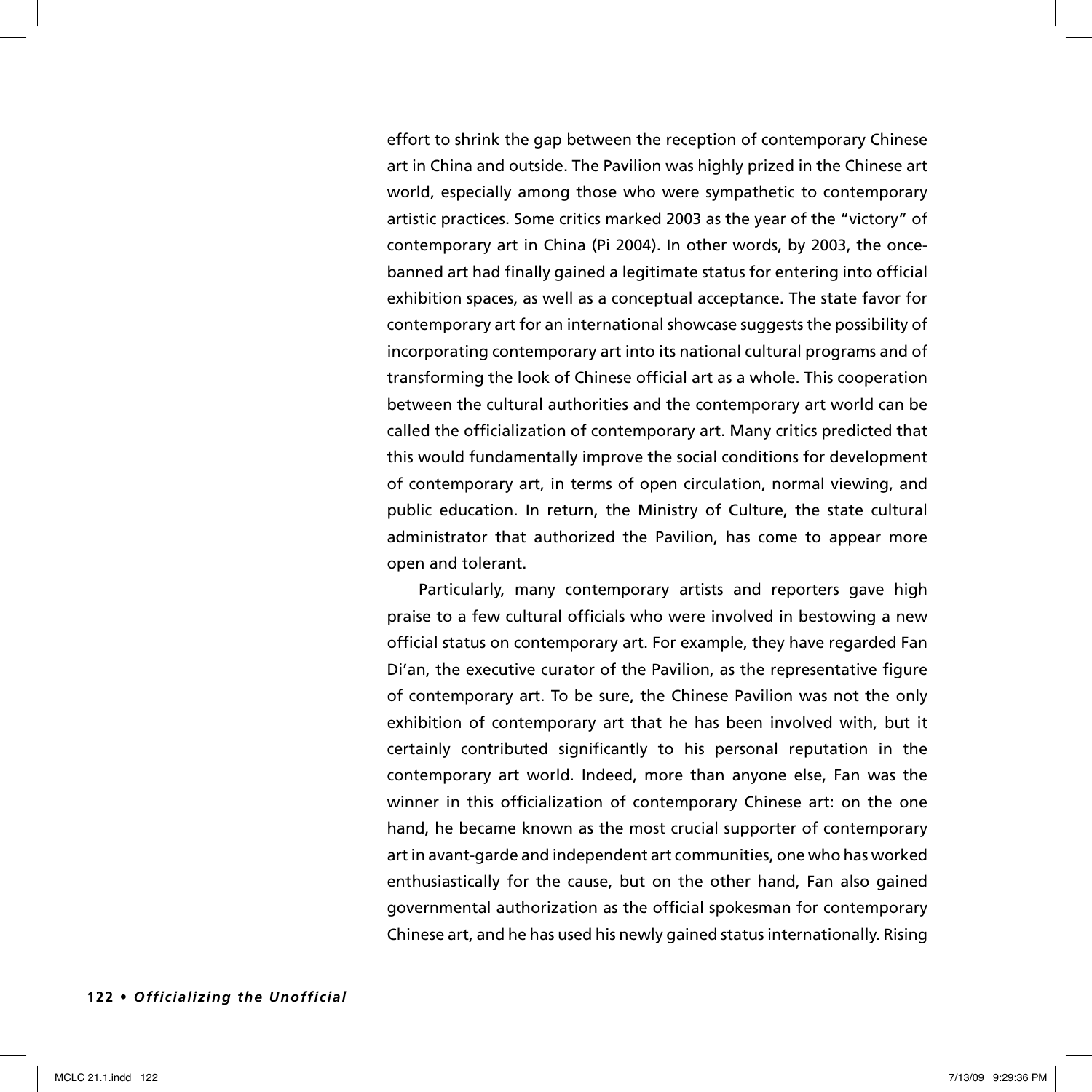rapidly as a star curator, Fan is now seen by some as more influential than Li Xianting, who was one of the most renowned unofficial critics and advocates of avant-garde art in the 1980s and 1990s and was involved in curating the earliest exhibitions of contemporary Chinese art overseas.18 Li Xianting, who lost his official position as an editor of the *Zhongguo meishu bao* (Fine arts in China) in Beijing because of his involvement with avant-garde art in the 1980s, has been known for his continuous support, both theoretical and practical, for young avant-garde artists. This passing of the mantle of the most influential supporter of contemporary art from an unofficial critic (Li) to an art official (Fan) seems to strengthen the sense of the officialization of contemporary art in China.

# **The New Cultural Arena**

Although I am aware of its significance for the development of contemporary art in China, I intend to evaluate the Pavilion from another perspective. Considering the officially designated function of art in China, I argue that the establishment of the Pavilion is not so much a reflection of the increasing official support for contemporary art, as many have considered, but is an active political and cultural strategy based on careful manipulation of the production and presentation of contemporary art. In other words, the Pavilion is a product of the modified strategy of control that the Chinese state has adopted to extend its authority in the contemporary art sphere and to improve its international profile. This new strategy in art is in line with the overall national diplomatic policy, since the beginning of the new century, of asserting "cultural soft power": using culture to boost China's international reputation and enhance its power. 19 In case of the Chinese Pavilion, showing contemporary art at the Venice Biennale at the same time promotes official Chinese culture and makes China look tolerant and in tune with the rest of the world.

Art, like other cultural sectors, has been under the direct supervision of the state in China since 1949. The close tie between art and politics,

**18 Li Xianting's contribution to Chinese contemporary art after 1989 was crucial for its current status in the international art world. The best-known exhibitions that he has been closely involved with are Chinese participation in the 1993 Venice Biennale and the** *China's New Art, Post-1989***.** 

**<sup>19</sup> Although the term "cultural soft power" first appeared in Chinese President Hu Jintao's official speech at the 17th Communist Party Congress in 2007, discussions about developing culture as a way to improve China's national power and to exert better international influence have been widely circulating in China since the beginning of the twenty-first century.**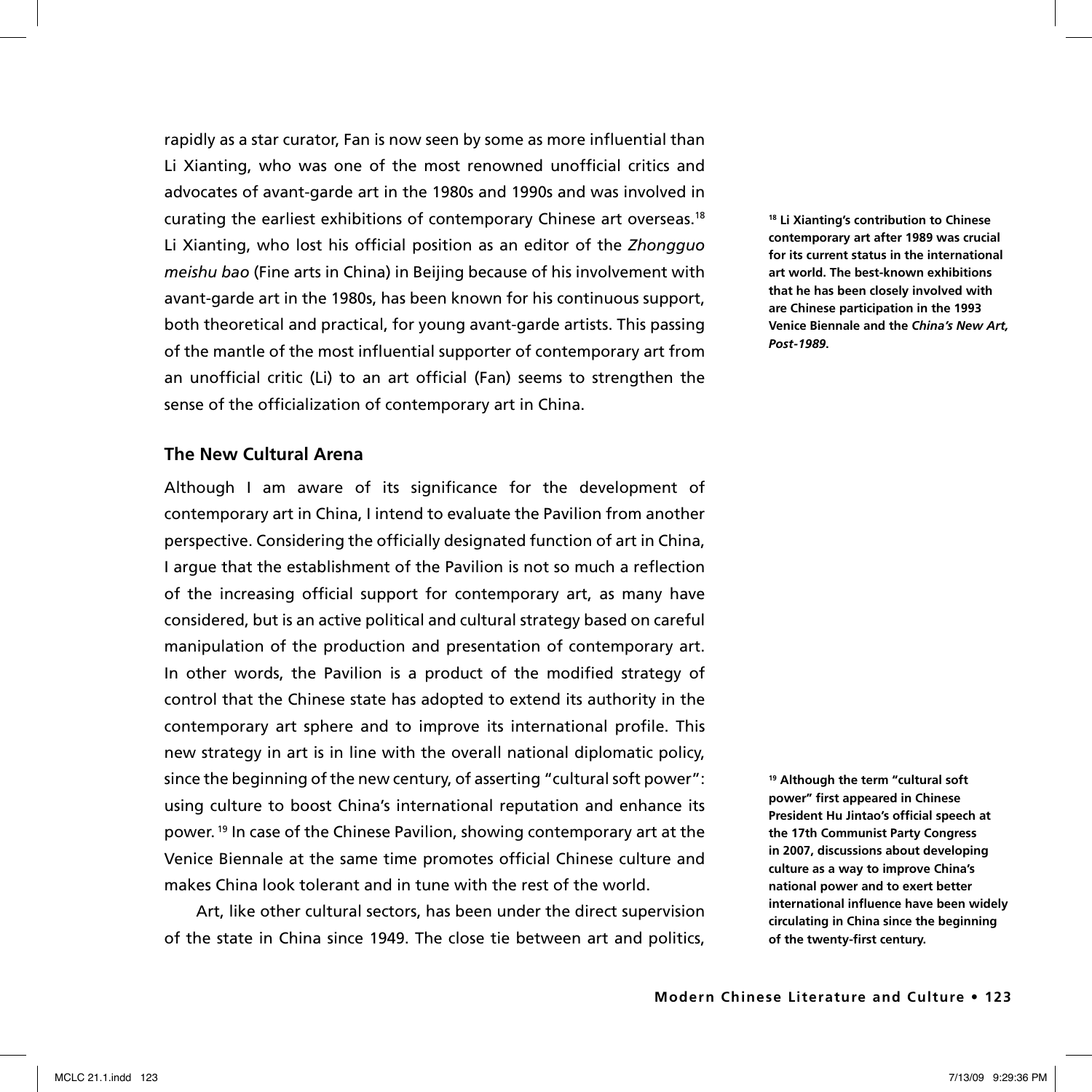**20 For more on this issue, see Sullivan 1996: 5–80 and Andrews/Shen 1998: 146–213.** 

**21 The "two-hand theory" was one of the characteristics of Deng Xiaoping's political ideology. The idea of Socialist spiritual civilization emerged as early as 1979 and has been continuously addressed by different communist leaders in their public speeches ever since. Deng Xiaoping then theorized the concept of Socialist spiritual civilization and established it, in relationship to Socialist material civilization, as one of the fundamental principles for Socialist construction. His theory was formally emphasized and elaborated by the Sixth Meeting of the 14th Central Committee of the Communist Party in 1996. For Deng's theory on Socialist spiritual civilization, see Deng (1994: 27–28).** 

however, is not itself a new invention—in China's dynastic past, court artists produced art following the political dictates of the emperors. This intertwined relationship between art and politics developed to a new level and scale in China in the modern era. In the beginning of the twentieth century, progressive intellectuals urged artists to use their art for the purpose of social transformation and revolution and to attack the then mainstream tradition of art as an embodiment of an elitist cultural refinement reserved for scholars. Many artists voluntarily responded to the call while others were dragged along less willingly.20 With the founding of the People's Republic of China, this political function of art was strengthened and institutionalized: under the aegis of Mao Zedong's "Talks at the Yan'an Forum on Art and Literature," art was made subservient to politics, and artists had to conform to prescriptions about style and content. Even in the more liberal atmosphere of market-economy China, state administrators largely inherit this Maoist tradition and see art in socialist terms. Although strategies about how to implement cultural policy have varied greatly in different historical contexts, the function of art, indeed of all cultural forms, has always been to "serve the people, serve Socialism."

Like other communist regimes, the Chinese Communist Party sees the cultural field as an important domain where its preferred ideologies can be disseminated, conveyed, and received. Politics needs the coat of culture to be made accessible and legible to the masses. The cultural field has therefore been closely supervised to guarantee that correct political messages are propagated. The idea of "two hands work together, one on Socialist material civilization and the other on Socialist spiritual civilization," conveys the Chinese government's desire to keep the cultural domain under proper control in an era when economic development seems to be the focus of the overall national plan.<sup>21</sup> Chinese Communist leaders have constantly emphasized that the right ideology is a guarantee of economic development and societal stability. Culture can serve an important role in the propagation of the right ideology, and art, because it is a visual medium

**124 •** *Officializing the Unofficial*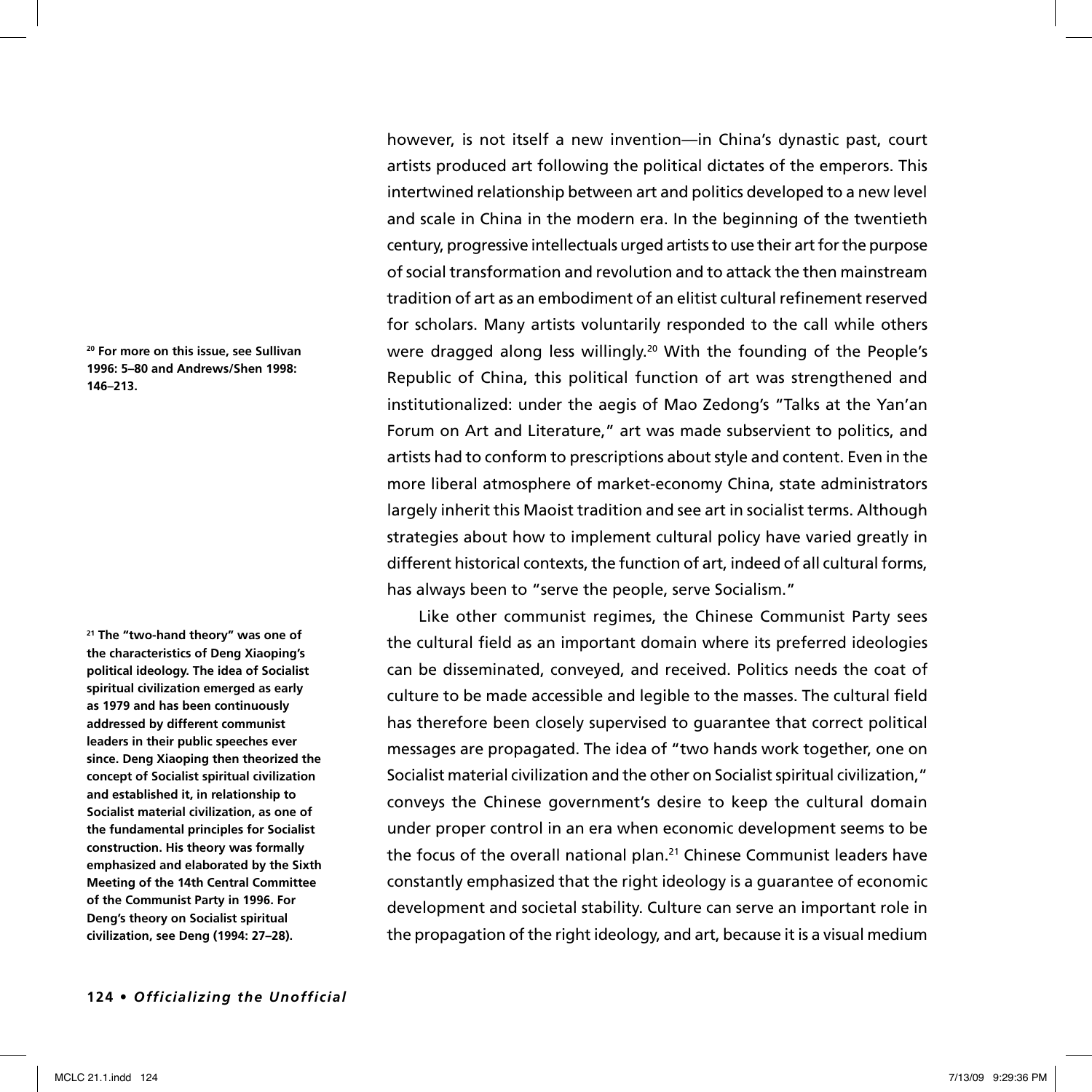with broad accessibility, has been seen as an important form through which to reach the masses.

Despite the cultural liberalization that has taken place since the late 1970s and China's changing role globally since the 1990s, the Chinese state is far from ready to give up its control over the art field. With the introduction of the market economy and the emergence of a commercial culture industry, the state has had to relax its previous firm control over the cultural field, but only to the degree that it is deemed beneficial to economic development. In a sense, this cultural loosening is more like an adaptive flexibility than a real letting go: the state becomes flexible in how it carries out its art and cultural policies and opens space to accommodate new strategies toward new cultural phenomena that are motivated by new economic and social situations. The construction of the Chinese Pavilion is but one example of how the cultural authorities appropriate unofficial art/alternative culture for the representation of a more open and democratic image of China and its government. In the 1990s, when contemporary art was excluded from state sanction, it was at the same time freed from the strictures of state ideology. This can be clearly seen in the art produced by contemporary artists for showing in exhibitions outside of China or circulating underground in China. With the lifting of the state ban on art in contemporary media, cultural officials can once again impose new kinds of ideological concerns on the production and exhibition of contemporary art. In the case of the Chinese Pavilion, these ideological concerns were carried out by the cultural officials in charge of the project.

Yan Dong, the vice director of the International Exhibition Agency and chief coordinator of the Pavilion, describes the complex motivations behind the Ministry of Culture's involvement with the Chinese Pavilion:

Considering the status that contemporary Chinese art should possess in the international art world, the negative international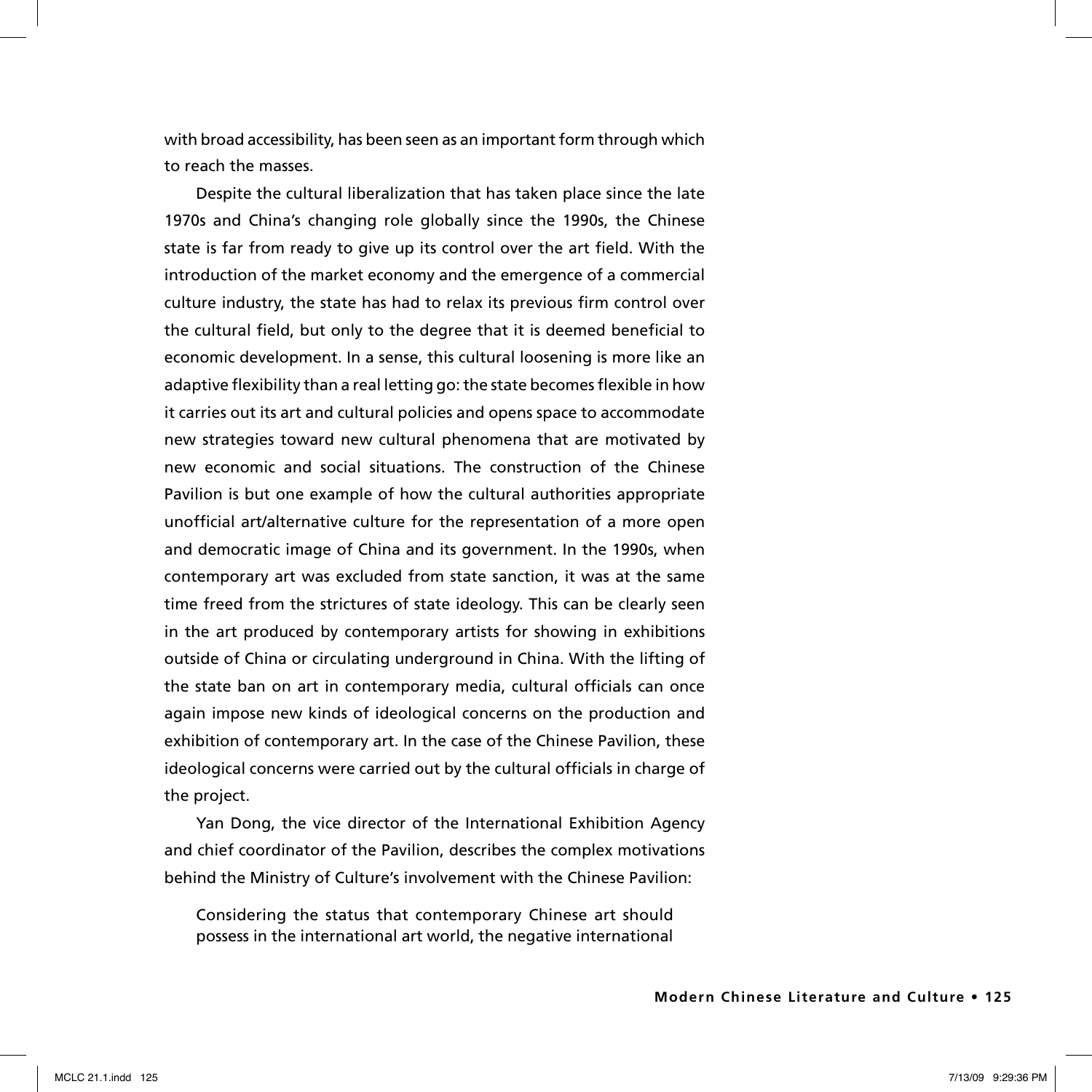influence that has resulted from the uneven qualities of art works by Chinese artists who participated in the Biennale on an individual basis, and the fact that Taiwan established a regional pavilion at the Venice Biennale, the Chinese Ministry of Culture has decided to establish a national pavilion. (Zhang 2003)

The statement reveals a lot about the logic behind this governmental establishment of an official platform for contemporary Chinese art. It is politically charged and rife with nationalistic sentiments. First, the Ministry of Culture called on nationalistic sentiment to increase the significance of the Pavilion. With the rising status of China in the global economy, state authorities sought to exert more influence in the international cultural field. Because the Venice Biennale is such an important international event, the official presence of China became meaningful and necessary for those who believed that China was ready for international cultural competitions after two decades of stunning economic development. Second, Yan Dong also refers to the undesirable presence of art of "uneven quality" (here referring to art not officially sanctioned by the Chinese government) by individual Chinese artists at previous Venice Biennales. Several leading Chinese scholars writing on contemporary art have argued that the small category of contemporary Chinese art circulating in the international world had caused a biased understanding about contemporary art in China as a whole. Third, the sensitive Taiwan issue is also called into play. The PRC government, of course, adheres inflexibly, particularly when it concerns international affairs, to the One China policy and sees Taiwan as a region of China. According to this policy, Taiwan does not have the right to establish a "national pavilion" at the Venice Biennale (which is why Yan Dong refers to it as a "regional pavilion"). The establishment of a Chinese Pavilion at the Venice Biennale is, therefore, one way of expressing China's sense of territorial integrity and preempting any assertions by Taiwan of its national aspirations. On three levels, establishing a Chinese Pavilion was an answer to many politically related concerns.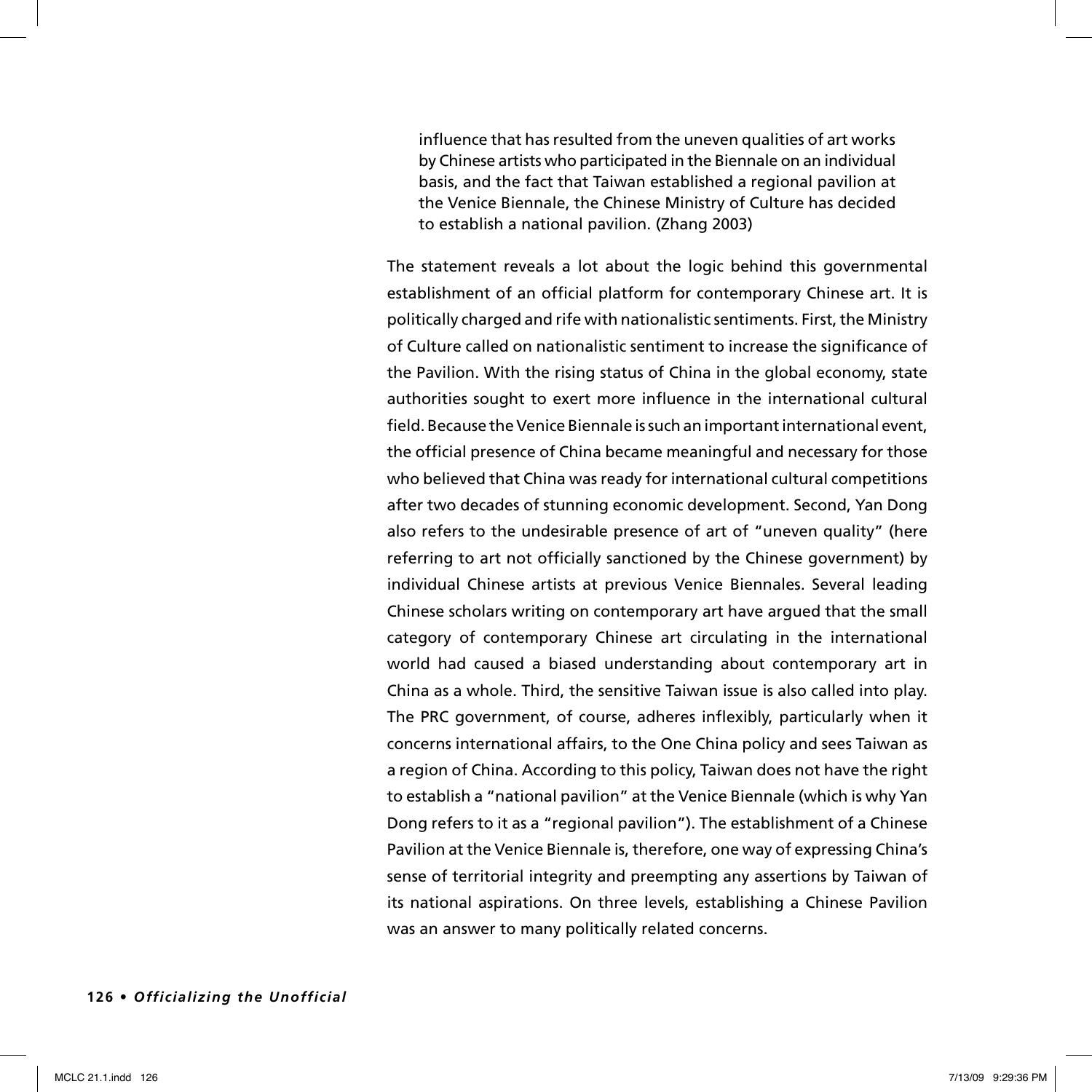In an interview about the Chinese Pavilion, the curator Fan Di'an states:

From the perspective of Chinese art, the establishment of the Chinese Pavilion is beneficial for China to promote its native artists independently and to change the previous situation of "being chosen." I believe that the long history of "being chosen" in the past has caused limited understanding and misunderstanding of contemporary Chinese art in the world. "Reorientation" [*zai dingwei*, the title of an earlier version of the selected proposal for the Pavilion] will bring a total new recognition of contemporary Chinese art through Chinese people's involvement in the international biennale on its own initiative. (Zhang 2003)

Fan's remarks imply a clear-cut division between active and passive involvement (choosing and being chosen) in exhibiting contemporary Chinese art on the international scene. This distinction between "Chinese" and "International," however, might not be entirely valid if we consider the collaborations between a few Chinese curators (active in or outside of China) and certain Western institutions, which have been crucial for the international visibility that contemporary Chinese art has achieved.<sup>22</sup> Nonetheless, what is really at stake in Fan's statement is who has the right to represent Chinese art. The "Chinese people" in his statement does not literally mean every Chinese, especially because Chinese curators were involved in sending works to international exhibitions. However, many of these curators worked independently without the sanction of the Chinese government. Therefore, Fan's perspective seems to imply that only officially authorized artists can represent the right image of Chinese art; art works that have been exhibited by artists chosen by various Western curators or Chinese curators working with Western institutions in the past should not count. By setting up a national pavilion, cultural authorities can usurp the power to choose the representative artists and present the kind of art it wants. Thus the establishment of the Chinese Pavilion becomes a manifestation of the authorities' tolerance toward

**22 A good case in point is Inside/Out: New Chinese Art, an important exhibition of Chinese contemporary art in 1998 that brought the newest Chinese contemporary art directly into contact with the international art community. It was curated by Gao Minglu in collaboration with the Asia Society in New York and the San Francisco Museum of Modern Art. A number of exhibitions curated by Hou Hanru and Li Xianting share a similar approach.**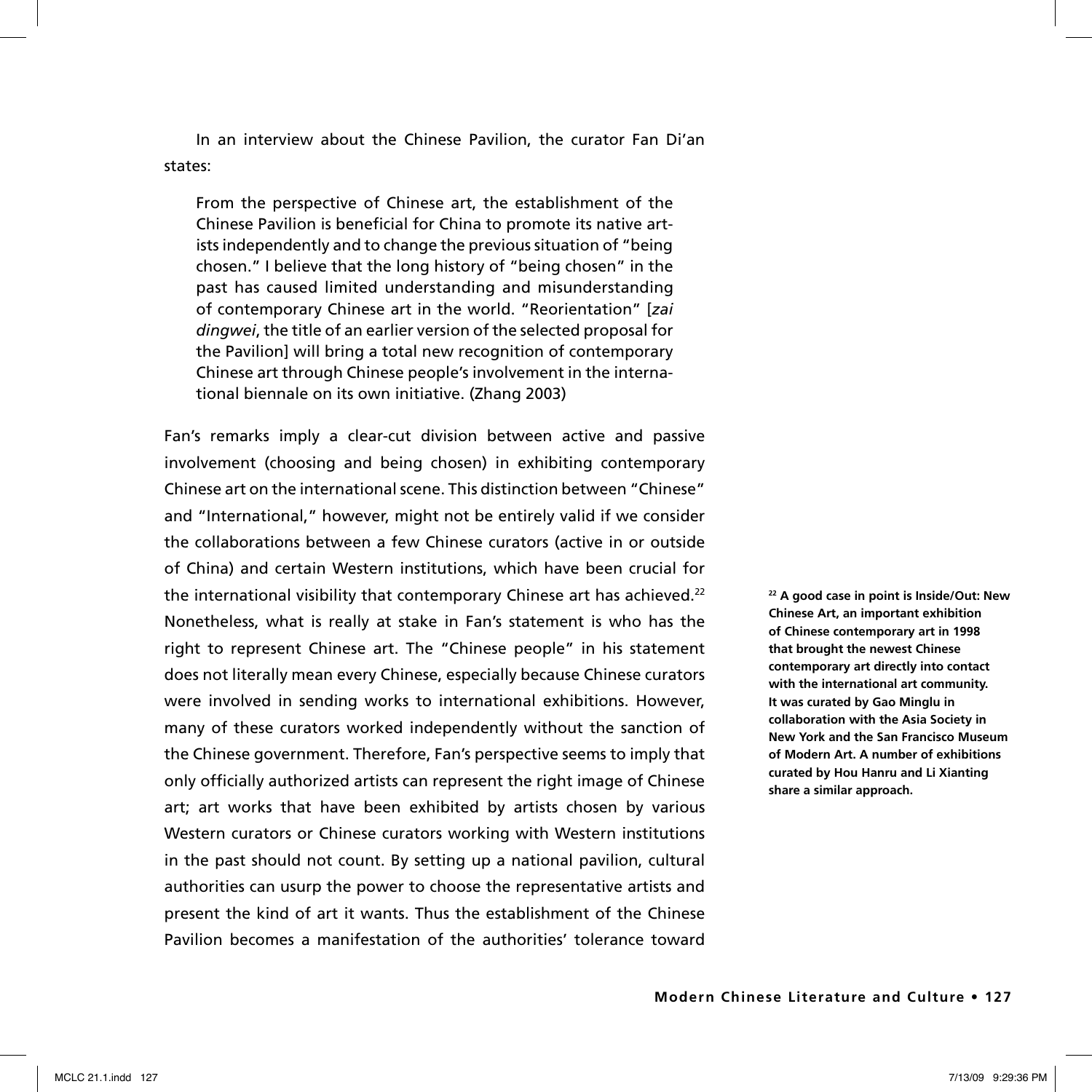**23 Zhang Xiaoling is an art critic, and one of the vice directors of the Institute of Fine Arts at China Academy of Arts; Wang Huangsheng is the director of the Guangdong Museum of Art; Chen Lusheng is an artist and critic from China National Museum of Fine Arts.**

**24 There was no published material available about these other proposals. What I know about the other proposals came from my personal interviews with a few members of the Expert Committee in the summer of 2004 and 2005.**

contemporary art and of the intention to correct "the misunderstanding of contemporary Chinese art" because of the unauthorized participations of Chinese artists at previous Venice Biennales.

This tolerance, however, is limited and firmly controlled by cultural officials who are keenly aware of the political significance of the Biennale as an international platform for China. State ideology was taken into account from the very beginning of the process—the selection of the proposals. In addition to the eventual winner, "Synthi-Scapes," which focuses on urbanized life and social psychology in China, there were the following proposals: Zhang Xiaoling's proposal for a live show of ordinary people; Wang Huangsheng's proposal to record the hardship of handicapped people and their struggles for personal achievement; and Chen Lusheng's idea of presenting a Cultural Revolution–related theme.23 These other proposals were each denied: it was difficult to control and manipulate the result of the live show proposal; the representation of handicapped people did not present the best image of China; and the Cultural Revolution theme could create controversy.24 The "Synthi-Scapes" proposal was accepted because it had the potential to present China in a promising and desirable way, and it focused on China's current modernization and urbanization. In screening the proposals, the Expert Committee seems to have unconsciously functioned as state censors and bore in mind the goal of presenting a proper image of China to international communities. Equally serious criteria were applied to the selection of artists for this prestigious national project. Only a limited number of artists were asked to submit proposals. Among the five chosen participants, Liu Jianhua, Lu Shengzhong, Wang Su, and Zhan Wang all had official posts in art academies. Yang Fudong was the only independent artist, though he graduated from a prestigious art school and has maintained a close connection with the official world.

The curator, Fan Di'an, offered a reason for choosing these artists: "The common point they share is that they all apply elements or the spirit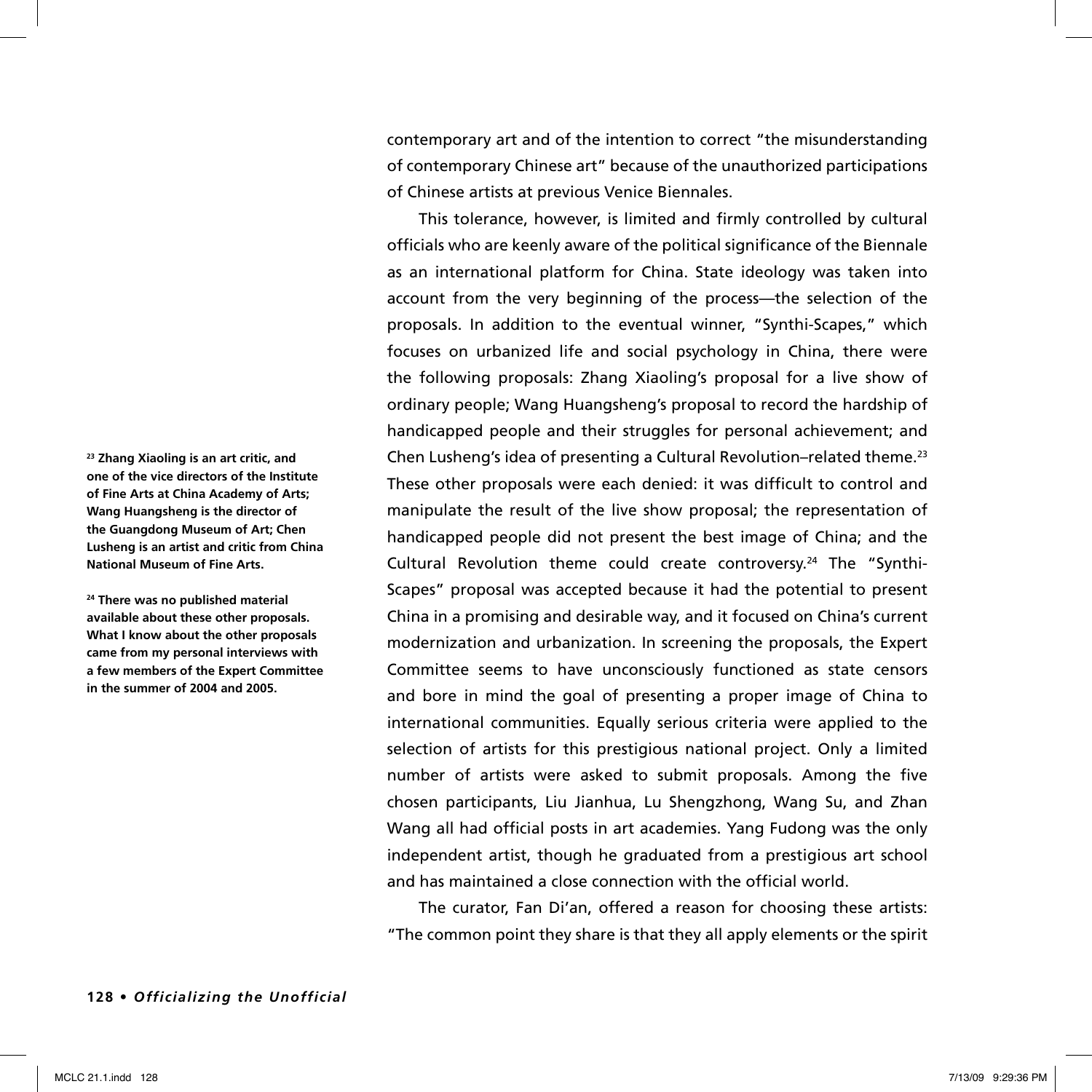of traditional Chinese culture into their experiments of contemporary art" (Zhang 2003). Because the Pavilion aimed to show an "authentic" China, the presence of traditional culture was deemed an important criterion. The four installations were all more or less associated with traditional culture, either traditional materials, such as gray brick and porcelain, or concepts related with classical landscape painting or the Chinese garden. Merely interpreting traditional culture, however, was not enough; the selected works were also to have a contemporary motif because the curators were eager to show that China was a rapidly developing modern nation. The dominant task of the Pavilion itself was to demonstrate a "real" contemporary version of Chinese art to the international community. Most of the pieces selected for the Pavilion treated contemporary issues such as industrialization, urbanization, and city reconstruction and the problems associated with them. Modern building materials such as steel and glass, or concepts such as alienation and psychic perplexity, which one associates with modern life, played major roles in those works. In other words, the combination of Chinese tradition (highly valued cultural quintessence) and contemporaneity (either materials or concepts suggesting modern life) was thought to best represent the new image of official contemporary Chinese art.

Beyond the guidelines for selecting an artist, the individual artwork included was also carefully screened so it would not be in conflict with the overall political agenda of the Pavilion. The curators clearly bore in mind that this international venue carried another important goal in addition to presenting a few Chinese artists: to break through the internationally recognized stereotypes of contemporary Chinese art. Artist Lu Shengzhong's involvement with the Chinese Pavilion best illustrates this point. The curators asked him to submit a proposal based on a term they provided—"ink installation." Just as the name implies, "ink installation" means the combination of installation, a contemporary art format, and ink painting, a classical Chinese art. According to Lu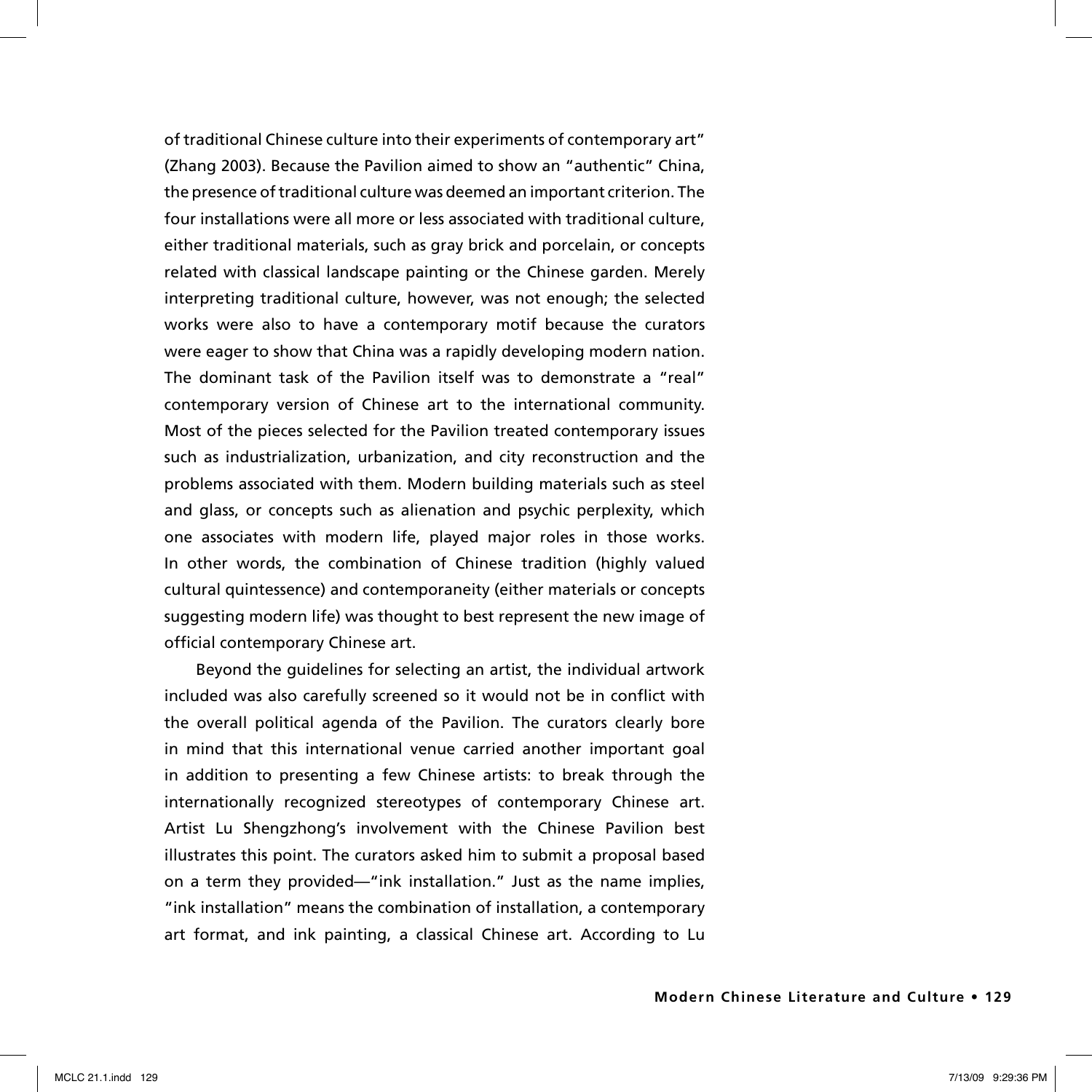Shengzhong, he at first did not feel comfortable with the idea of making an "ink installation" (Lu 2003). Instead, he submitted a complete proposal entitled *Propitious Omen Descending* (fig. 11), which he declared to be very well thought out and something he had been working on for years, along with a cursory proposal on ink installation, the given theme. The *Propitious Omen Descending* was to be a large installation composed of 500,000 paper "little red men" (*xiao hong ren*), an artistic creation largely inspired by the folk craft of paper cutting and by funeral ritual practice. He believed that his "little red men," which because of their red color suggest good fortune, would pass on warm and auspicious feelings to spectators, who were supposed to pick one out and take it home if they so desired. In his proposal, Lu stressed his preference for *Propitious Omen Descending*, which he hoped to develop for the Biennale (Lu 2003). To his disappointment, however, he was asked to work on the ink installation, which he finally completed and named *Landscape Study*.

The reason that his "little red men" proposal was not accepted has nothing to do with any lack of artistic creativity or inspiration; Lu Shengzhong has been one of the most innovative artists in China since the late 1980s. His "little red men," small human figures made of red paper cuttings, had been well known since the first time he showed them at the National Museum of Fine Arts in 1990. With their complex traces of Chinese folk art, traditional spirit, and contemporary cultural sentiment and artistic creativity, his "little red men" have been highly praised, and Lu has been seen as an artist who has carried Chinese folk culture into the field of contemporary art. In this sense, he stands out against the heady trend in contemporary Chinese art of referring to or directly imitating Western modern and contemporary styles. His "little red men" are a good example of a contemporary artistic innovation firmly based on Chinese sources, just the kind of work the curators were looking to exhibit at the Venice Biennale. Lu put it this way: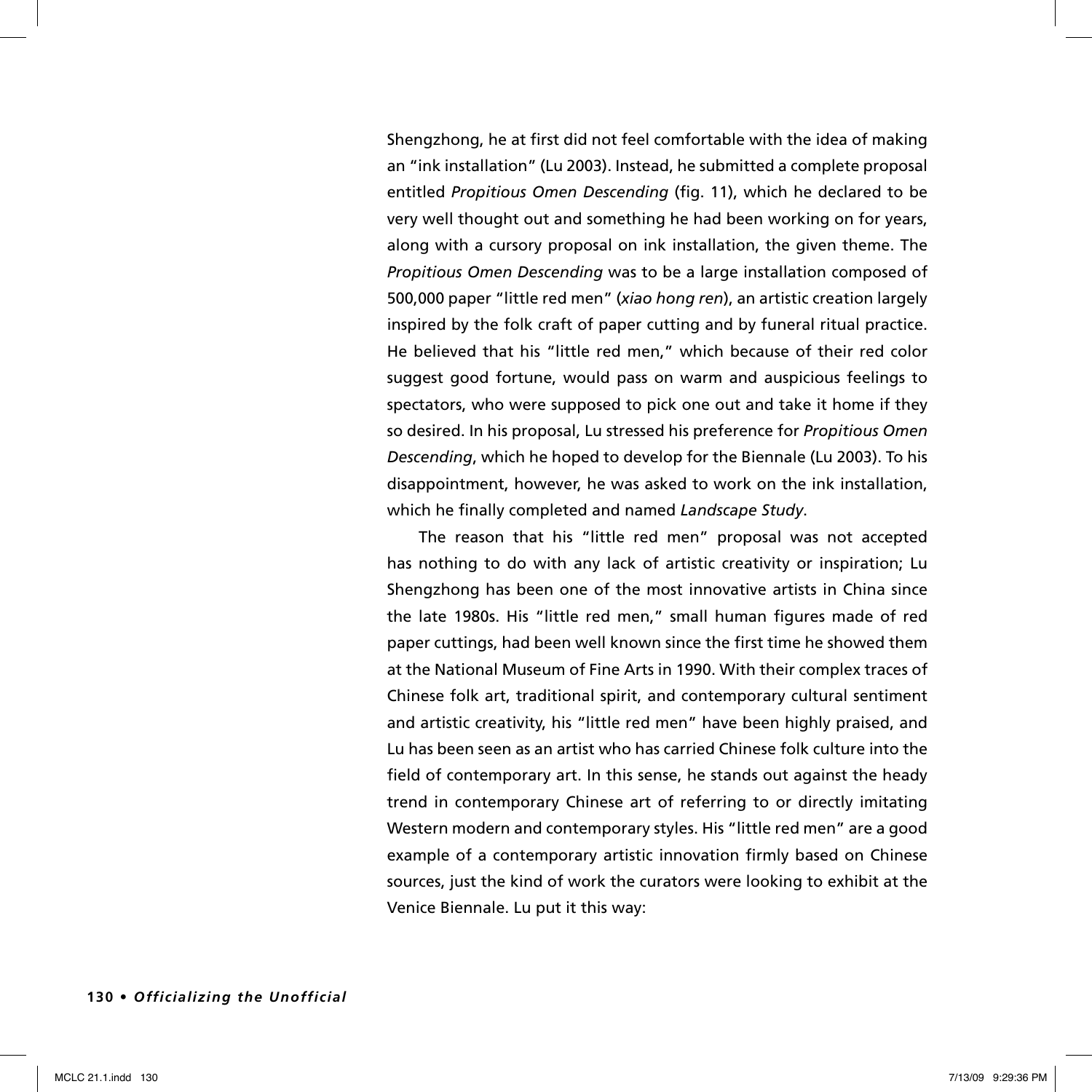

**Figure 11: Lu Shengzhong,** *Propitious Omen Descending***. Installation. Collection of the artist.**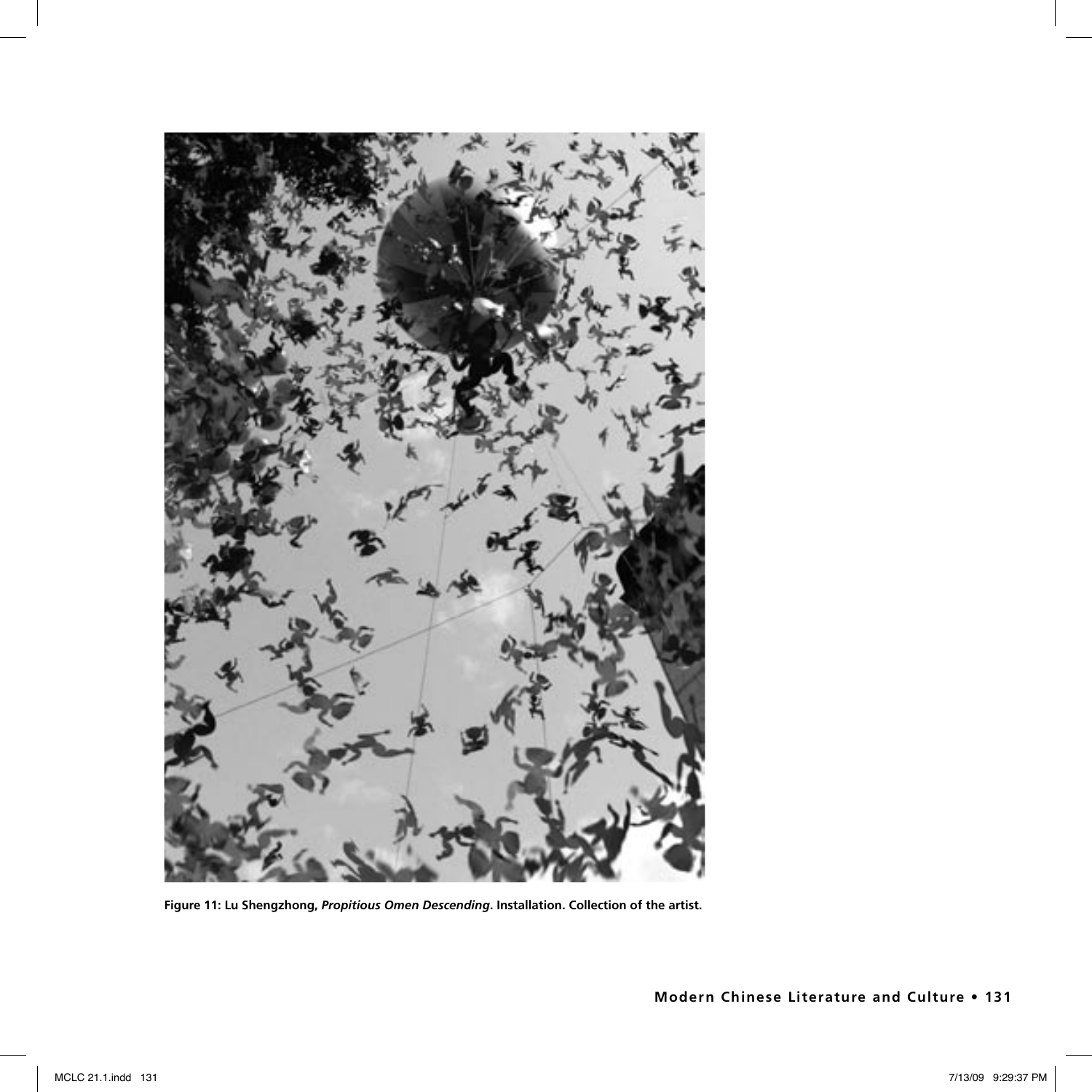I feel *Propitious Omen Descending* is very suitable to show at Venice. The red paper-men are descending from the sky. Audiences pick up one and take it with them. They will have a stronger impression about this exhibition from China: red China, red men, very fitting! (Lu 2003)

But it was exactly the red color and its association with the idea of "red China" that made Lu's proposal problematic with respect to the original intention of the Chinese Pavilion. As already mentioned, one purpose of the Pavilion was to correct or break through the stereotyped representations of contemporary Chinese art in the international art world. The stereotype that the authorities wanted to confront was the kind of art works that make extensive use of Chinese Communist icons such as Chairman Mao, workers, peasants, and soldiers in revolutionary fashion, and, of course, the concept of red China. This type of art, introduced by a few curators and rampantly circulated in the international art world beginning in the early 1990s, was labeled the most avant-garde part of contemporary Chinese art and has become a popular category in the international art market ever since. Back in China, scholars have criticized this type of art as a product of self-orientalism or self-colonization. Curators of the Chinese Pavilion were certainly very aware of this controversial art trend that originated in China but became popular only overseas, and they therefore aimed to mobilize a different and more "authentic" representation of contemporary Chinese art. Lu Shengzhong's "little red men" proposal was thus caught up in this sensitivity of denying previous imagery of contemporary Chinese art. Fan Di'an's address at the two-day symposium accompanying the opening of the Chinese Pavilion in Guangzhou clearly demonstrated his dislike of the association of red with China, which he believed to be very superficial and stereotyped. Recalling his experience of curating Chinese exhibitions overseas, he said:

For a long time, the design for [exhibition-related publications of] Chinese art in the West has been always red. Red equals China,

#### **132 •** *Officializing the Unofficial*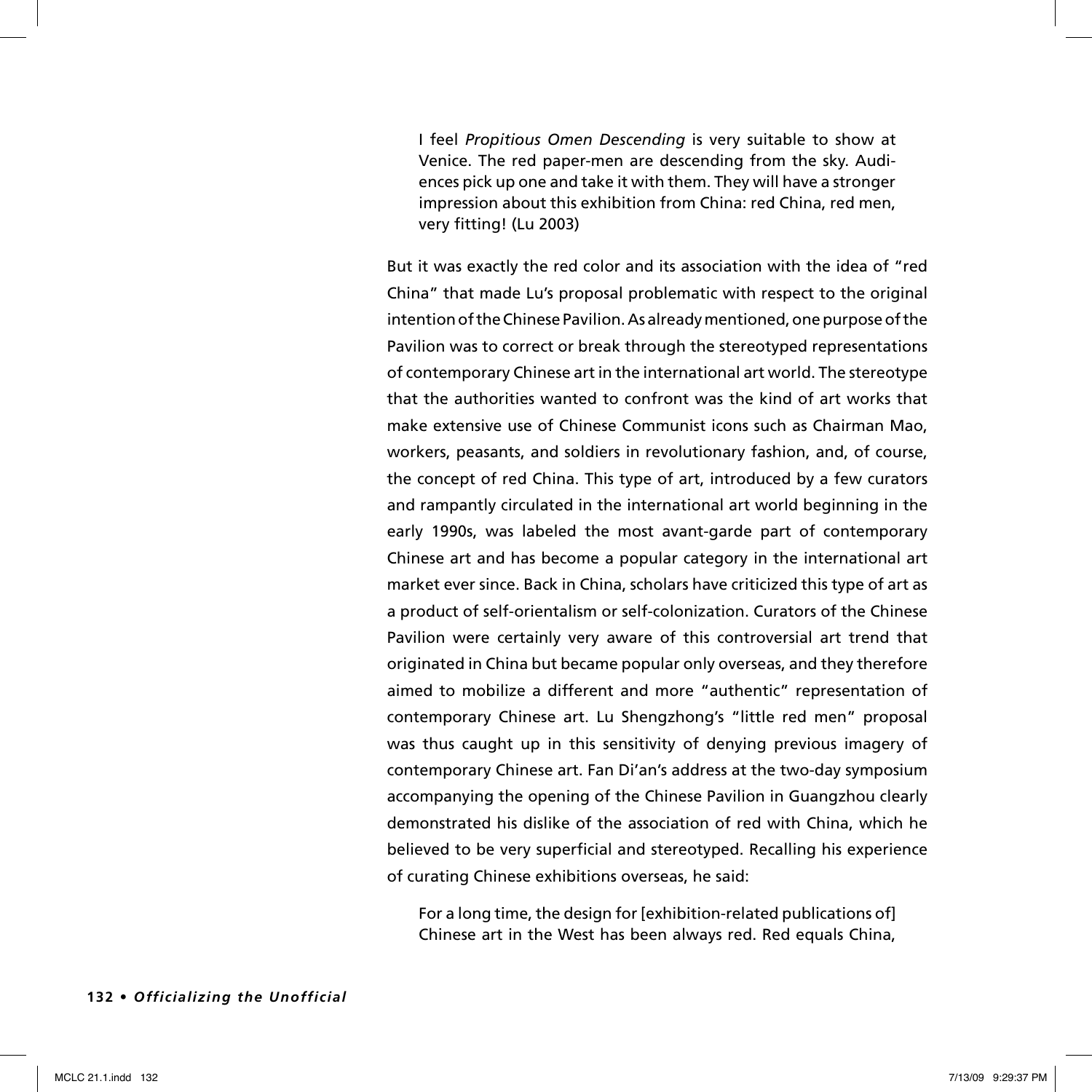China equals red. . . . It is like Chinese restaurants in other countries: there are always red lanterns, which can be seen from far away. The same rule has been applied to exhibition of Chinese art [mounted outside of China]. In the past few years, I have paid particular attention to not using red too much in the exhibitions that I curate. … On this issue, the cooperating museum directors or curators often have difficulty understanding or accepting. They have prefabricated expectation and imagination about China. (Zaojing 2003)

Fan was not alone in seeing the endless use of red for things related with China as problematic. Other symposium participants such as Gu Zhenqing, an established curator of contemporary art, expressed a similar point of view (Zaojing 2003). Lu Shengzhong himself attended the symposium, and he must have come to understand the reason his *Propitious Omen Descending*, with its overwhelming red tone, was rejected. In contrast, his *Landscape Study*, drawing from traditional intellectual practice, the classical art tradition, contemporary deconstructive approaches, and nationalistic sentiments, was a more preferable work for the Chinese Pavilion.<sup>25</sup>

Lu Shengdong's case illustrates how works were carefully chosen to meet the two-pronged criteria for representing contemporary Chinese art at the Pavilion. It is reasonable to argue that the founding of the Pavilion and its exhibition of contemporary art did not constitute a retreat of the state's control of the art field; rather, the whole process shows us that the state sought to better put that field under its regulation. In providing an official platform, the cultural authority secures a space to present the type of contemporary Chinese art that it wants to present, thus controlling the origin of the meaning. It tolerates the use of contemporary media with the reward of being able to extend its authority over the contemporary art world, an area that was not under its control before. In other words, contemporary art becomes a new arena in which the state asserts its ideology.

**25 In this work, audiences are invited to pick up books and read them. In doing so, they will find all kinds of diverse content in those books and in different languages. The artist actually implies that the concept of Chinese landscape painting can contain various human civilizations—the world—as represented by books in all kinds of subjects and languages.**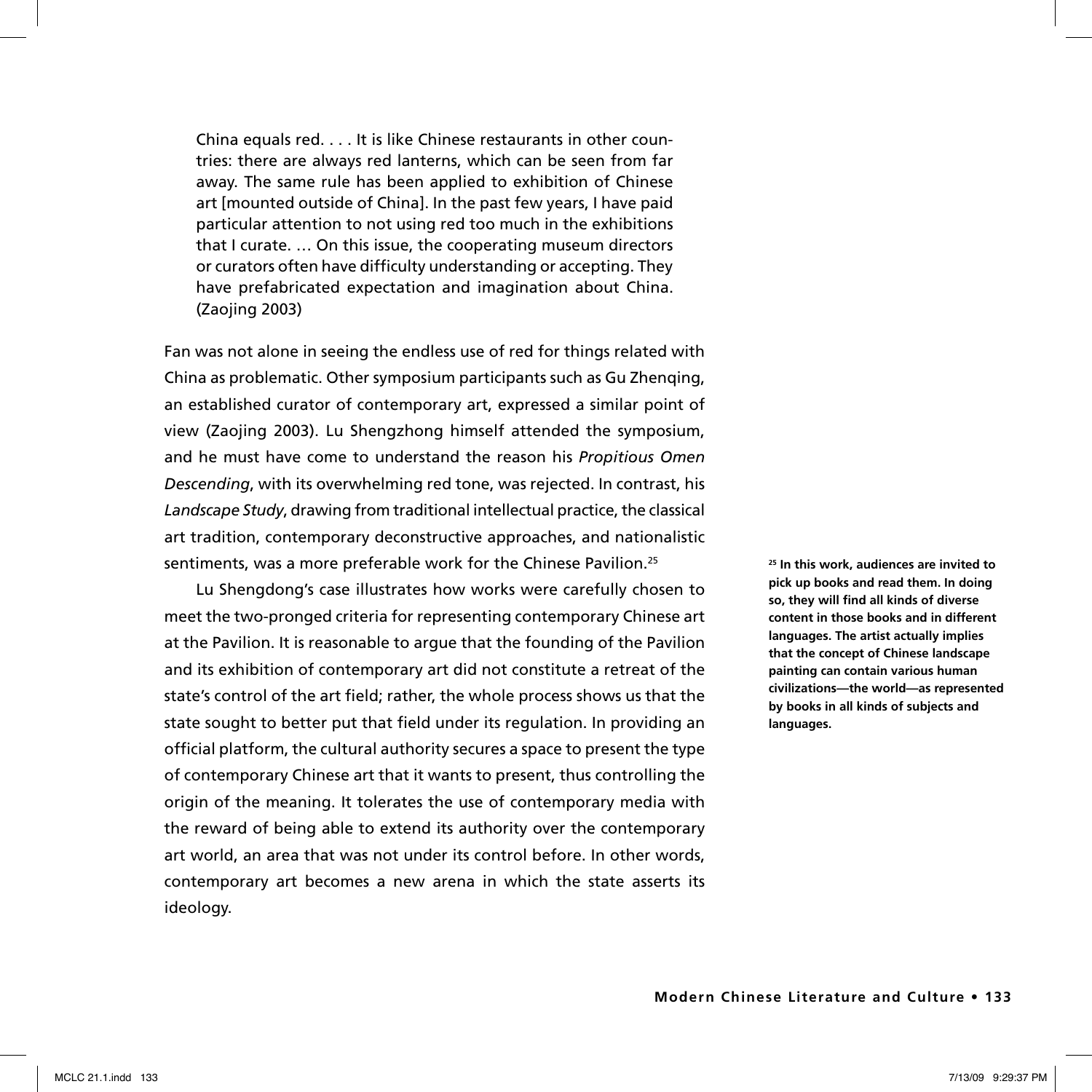## **Conclusion**

By choosing contemporary media for the Venice Biennale, the Chinese cultural authorities not only showed their interest in following the custom of this renowned international art institution, but also countered their past image as a suppressor of contemporary art. The Chinese Pavilion conveyed a message that the government did not promote only social realist art, but contemporary avant-garde art as well, and that Chinese artists enjoyed a new freedom, bestowed on them by the state, in their creative activities. In doing this, the authorities presented a tolerant and hip image of China to the art world. Without a doubt, their support of contemporary art has been received positively among the majority of contemporary artists. Many of them believed that the emerging official institutional support of contemporary art marked significant progress and would greatly facilitate the further development of contemporary Chinese art.

The first Chinese Pavilion was successful in achieving its goals and conveying positive messages to Chinese art communities. In establishing a national pavilion, cultural officials got to exercise the power of choosing artists and art works that they claimed to be based on "real" Chinese aesthetic values and cultural standards. With the Pavilion, some said, China was able to promote its native artists based on its own standards rather than on the political biases and cultural expectations of a few individual international curators whose understanding of the contemporary Chinese art world was shallow at best.26 The project was well received by the participating artists, as well as by a majority of contemporary artists and critics, who seem to buy into the idea of the government's positive attitude toward contemporary art. In a sense, it did not matter much that the Pavilion never materialized in Venice because it signified a shift that was most meaningful to the Chinese art world.

 Lu Shengzhong, for example, writes cheerfully in his personal diary of the moment he was notified of his participation in the Biennale: "I am willing to participate in this exhibition, but this 'willingness' does not

**26 Fan 2003***b***. This accusation certainly does not fit a few Chinese-born curators who are active in the international world.**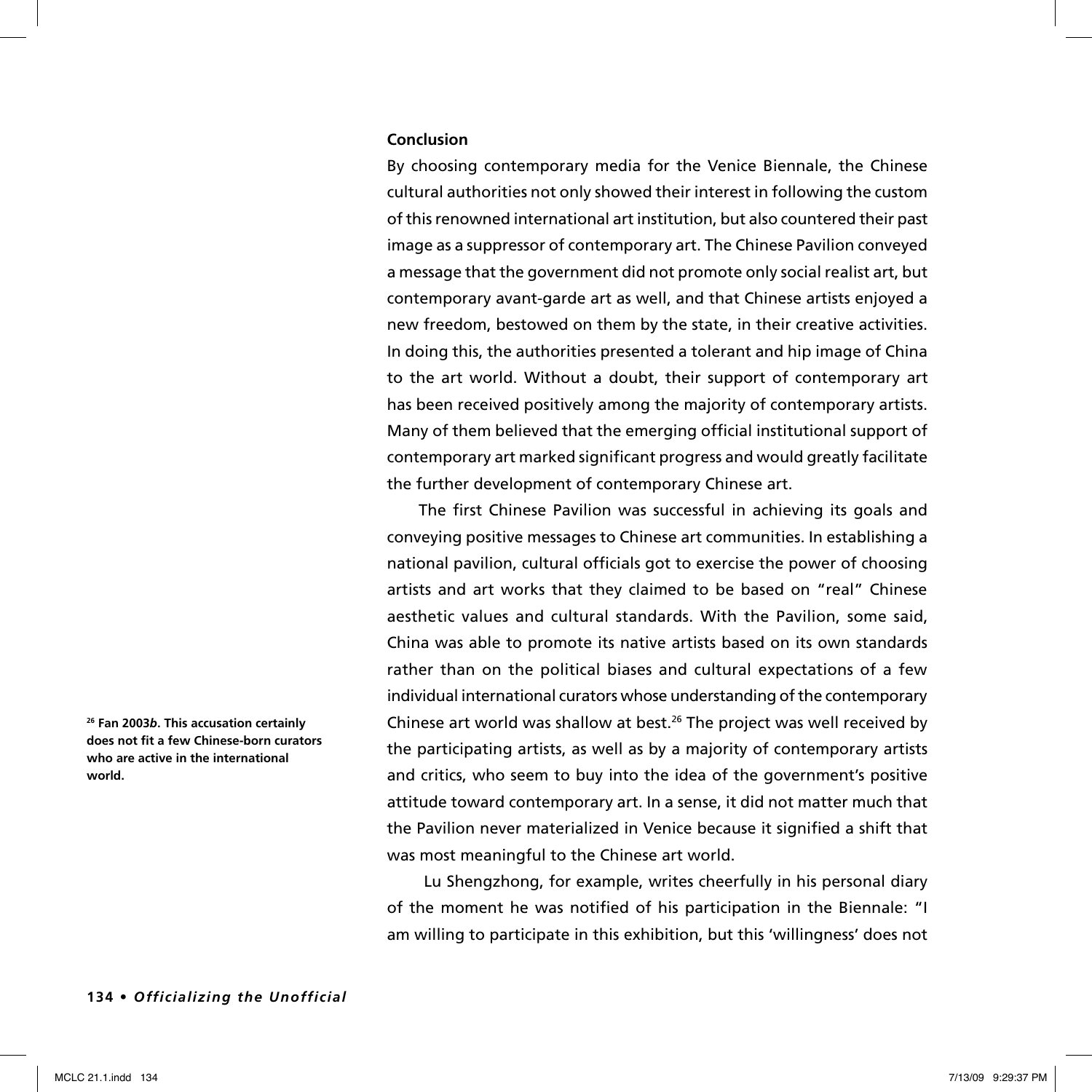come from the longing for Venice; rather, it comes because this time it is a 'choice' of Chinese themselves" (Lu 2003). The artist continues in his diary that he is upset that contemporary Chinese artists have been plunged into the shadow of "being chosen" (according to Western standards) and have been calling for the arrival of the day when the Chinese's own standards for art will be acknowledged and practiced in the international art world. Another participant, Liu Jianhua, made a similar statement: "The founding of the Chinese Pavilion will help to establish the image of contemporary Chinese art and back up the presence of individual artists with a national background" (Jiang 2003).

Another artist, Zhang Wang, is reported saying:

In the past, Chinese artists were able to attend important international exhibitions only through the selection of Western curators, so their art often catered to those curators' mind-set. This time the government's formal involvement helps to offer another aspect of contemporary Chinese art [in addition to the one already known and accepted in the West]. (Jiang 2003)

As participating artists, it is no surprise that they tended to be supportive of the exhibition; nonetheless, they expressed a focused interest, which was to establish an autonomous platform for presenting Chinese art at major international art exhibitions that was free from Western ideology. In this sense, the undertaking of the Chinese Pavilion was a mix of nationalistic sentiment and global desire.

In addition, as China has accelerated the speed of its economic development and its integration into the international community over the past two decades, the state is eager to participate in international programs and make its presence felt in as many fields as possible; the tremendous effort to gain entry into the WTO, holding the 2008 Olympic Games, and the 2010 World Expo are good examples. Also, the state's strong support can be seen in Chinese participation in world-class athletic games and international programs for music and performance. In terms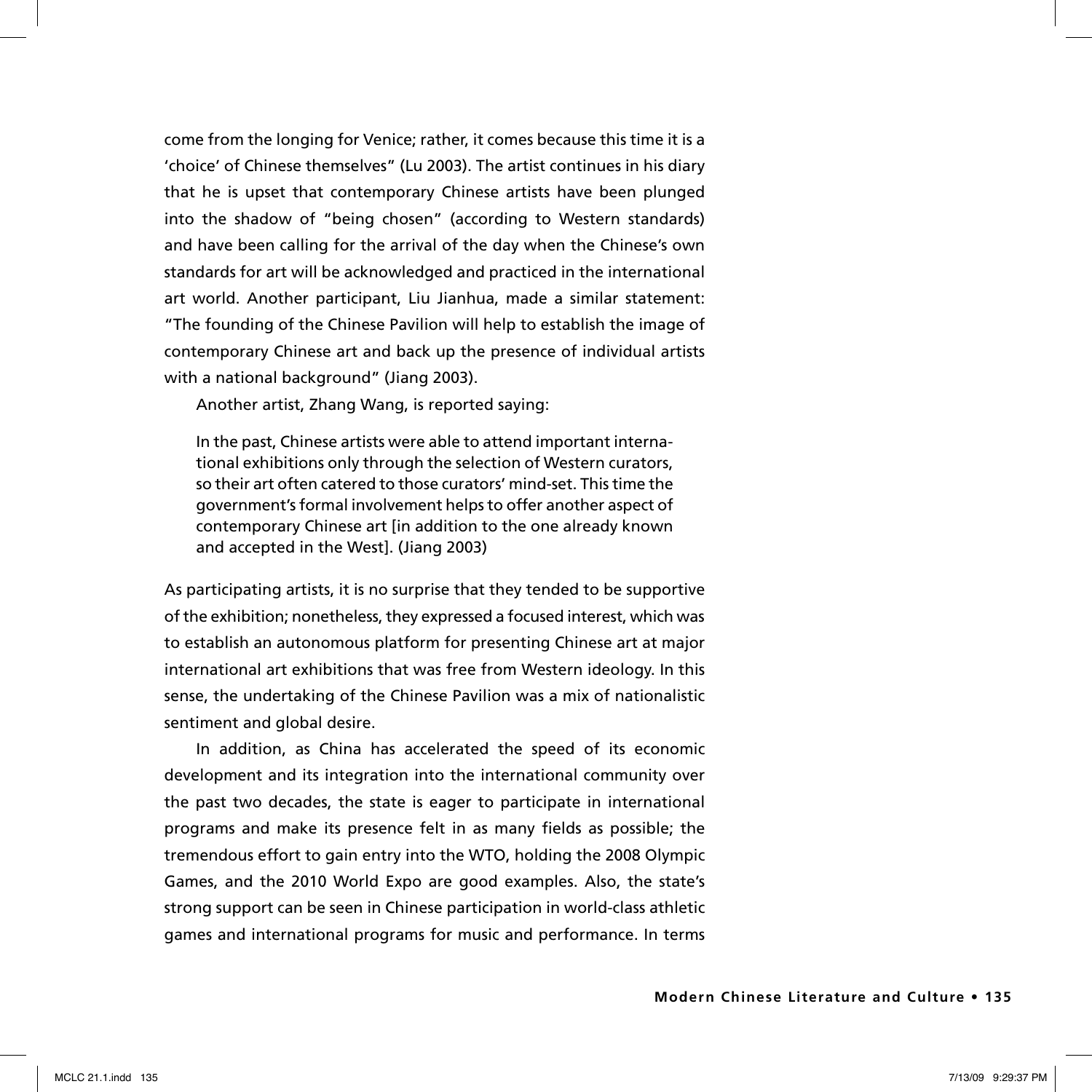of contemporary Chinese art, the state has delayed incorporating it into the overall national project, probably because of its previous reliance on rather conservative art experts for art policies and projects. Since the beginning of the new century, however, cultural administrators have become more aware of the popularity and reputation of contemporary Chinese art in the international art world. Thus the construction of the national pavilion at the Venice Biennale was, to a certain extent, a convenient appropriation of the reputation that had been established by the individual Chinese artists who attended the Biennale before 2003, and the Pavilion itself was a ready-made platform for China's participation in many other international cultural competitions.

## **136 •** *Officializing the Unofficial*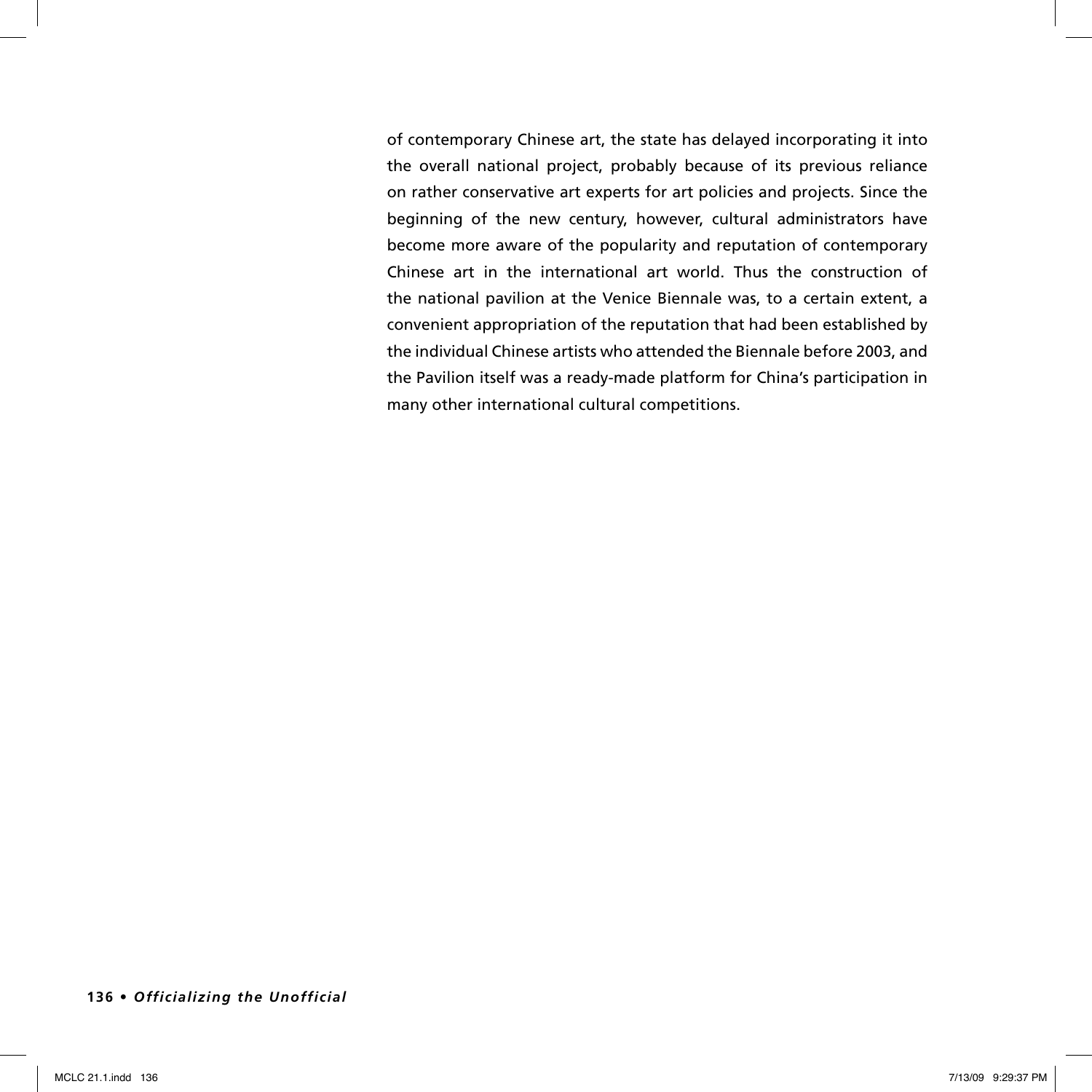# Glossary Cai Guoqiang 蔡国强 **Chai zhu jian** インファイル あいしゃ ほうしゃ 拆筑间 Chen Lusheng いちゃくちゃく あいしゃ 陈履生 *Chengshi shanshui* 城市山水 **Fan Di'an インフィック アイスト おおおお おおおお 売迪安** Fang Lijun 方力钧 Feng Yuan 冯远 gaige kaifang いっとしてはない みじょう 改革开放 Huang Du 黄笃 jiejing **the contract of the contract of the contract of the contract of the contract of the contract of the co** Li Xianting 栗宪庭 Liu Jianhua 刘建华 Liu Wei しゅうしょう しゅうしょう しょうしょう こうしょう しょうかい しょうかい こうしょう Liu Xilin はらしい しょうしゃ しょうしょう こうしょう しょうかい こうしょう しゅうしょう しゅうしょう こうしゅう こうしゃ こうしゅう しゅうしゃ こうしゅう しゅうしょく しゅうしゃ しゅうしゃ こう Lü Shengzhong インファイル 日胜中 *Meishu bao* 美术报 **Nanfang dushi bao http://www.profect.com/distance/models/distance/models/distance/models/distance/models/distance/** Qiangnei kaihua qiangwai xiang ٢ م مانا Qiangwai kaihua qiangwai xiang 墙外开花墙外香 *Renmin ribao* 人民日报 Richang-yisui **be a more of the control of the control of the control of the control of the control of the control of the control of the control of the control of the control of the control of the control of the control o Shangshui shufang** インファイル 山水书房 Shao Dazhen 邵大箴 **Shui Tianzhong オンランス かんしゃ かいしゃ かいしゃ** 水天中 *Tianshang tianshang moli moli* 天上天上茉莉茉莉 Wang Guangyi 王广义 Wang Huangsheng 王璜生 Wang Shu **hang Shu hang Shu hang Shu hang may be hang may be had be had be had be had be had be had b** Wang Yong **Example 20** and the Mang Yong **The Management** of the Terminal Terminal Terminal Terminal Terminal Te *Wenyi bao* 文艺报 xiao hong ren いっとう しゃくん 小红人 Yan Dong インファイル おおとこ しょうしゃ アイスト アイスト アイスト 阎东 しょうかん いちょうしゃ いちょうしゃ いちょうしゃ いちょうしゃ いちょうしゃ Yang Fudong **Manager State State State State Manager** 杨福东 Yu Youhan **Article State State State State State State State Article State Article** zai dingwei 再定位 zaojing またまま こうしゃ おおとこ にっぽん おおところ じゅうしょう じゅうしょう Zhan Wang 展望 Zhang Xiaoling インファイル おおし みちょう 武晓凌 しょうちょう かいしょう *Zhongguo meishu bao* 中国美术报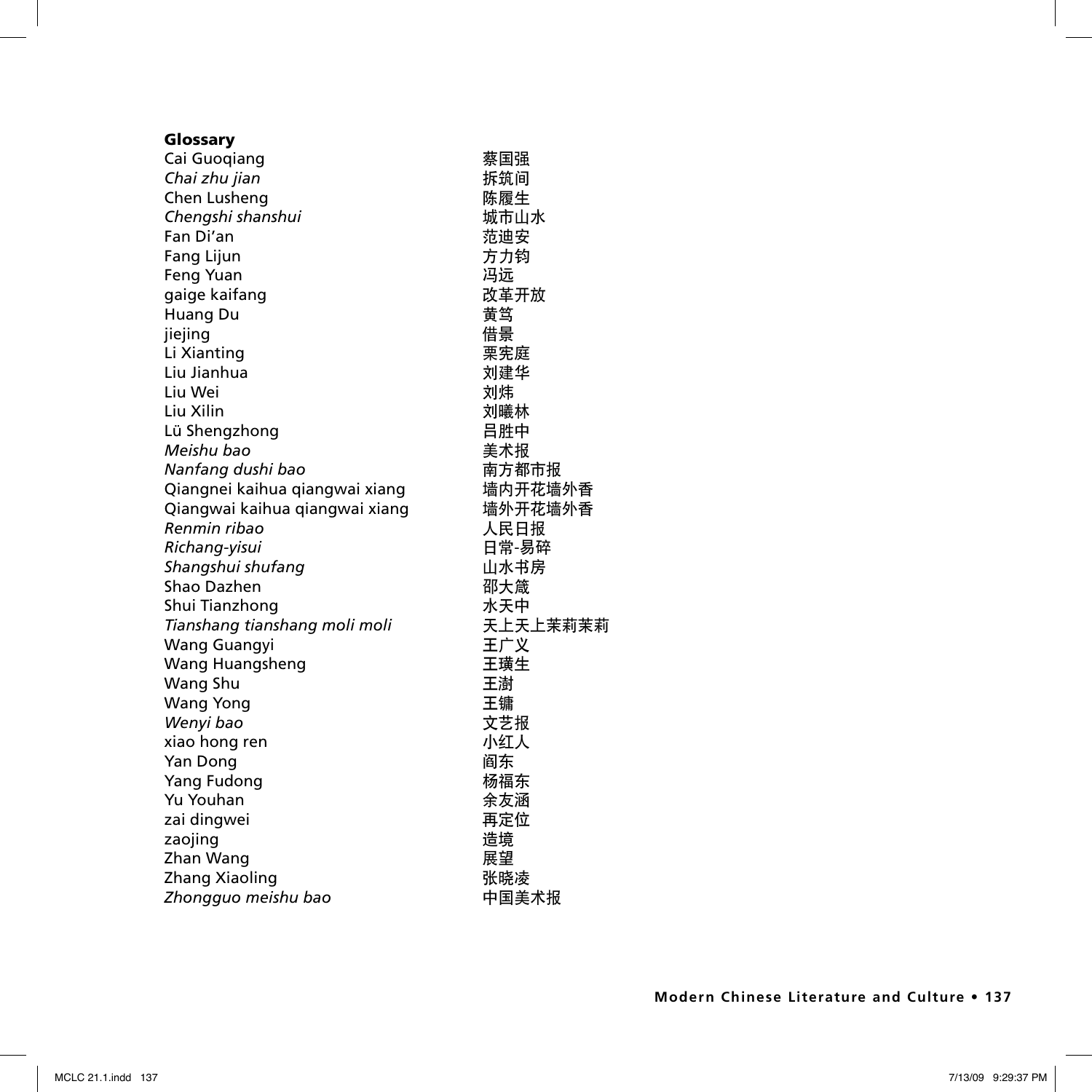## Bibliography

Andrews, Julia Frances and Kuiyi Shen, eds. 1998. *A Century in Crisis: Modernity and Tradition in the Art of Twentieth-Century China*. New York: Guggenheim Museum.

Anon. 2004. "2003 Zhongguo shida meishu xinwen" 2003中国十大美术新闻 (Top ten art news stories in China in 2003). *Meishu bao* 美术报 (Jan. 3).

Brenson, Michael. 1998. "The Curator's Moment." *Art Journal* 57, no. 4: 16–27.

Dal Lago, Francesca. 1999. "Of Site and Space: The Virtual Reality of Chinese Contemporary Art." *Chinese-art.com* 2, no. 4. URL: (last accessed June 16, 2009) http://www.chinese-art.com/Contemporary/volume2issue4/Feature/ feature.htm.

———. 2000. "Open and Everywhere: Chinese Artists and the Venice Biennale." *Art Asia Pacific* 25: 24–26.

Dematté, Monica. 1999. "Chinese Art…It's DAPERTutto!" *Chinese-art.com*  2, no. 4. URL: http://www.chinese-art.com/Contemporary/volume2issue4/ Post89/post89.htm.

———. 2001. "Chinese Artists at the Venice Biennale: Then and Now." *Chinese-art.com* 4, no. 4.

Deng, Xiaoping 邓小平. 1994. "Jianshe shehuizhuyi de wuzhi wenming he jingshen wenming" 建设社会主义的物质文明和精神文明 (Constructing a socialist material and spiritual civilization). In *Deng Xiaoping wenxuan* 邓小平文选 (Selected works of Deng Xiaoping). 3 vols. Beijing: Renmin, 3: 27–28.

Fan, Di'an 范迪安. 2003*a*. "Synthi-Scape." In *Dreams and Conflicts: The Dictatorship of the Viewer* [exhibition catalogue]. Venice: La Biennale de Venezia, 582–583.

———. 2003*b*. "'Zaojing' de shidai" 造境的时代 (The age of 'zaojing'). *Century Online: China Art Networks*. URL (Last accessed June 16, 2009). http://cn.cl2000.com/guard/idea/wen35.shtml.

Gao, Minglu [高名潞], ed. 1998. *Inside/Out: New Chinese Art*. San Francisco: San Francisco Museum of Modern Art.

#### **138 •** *Officializing the Unofficial*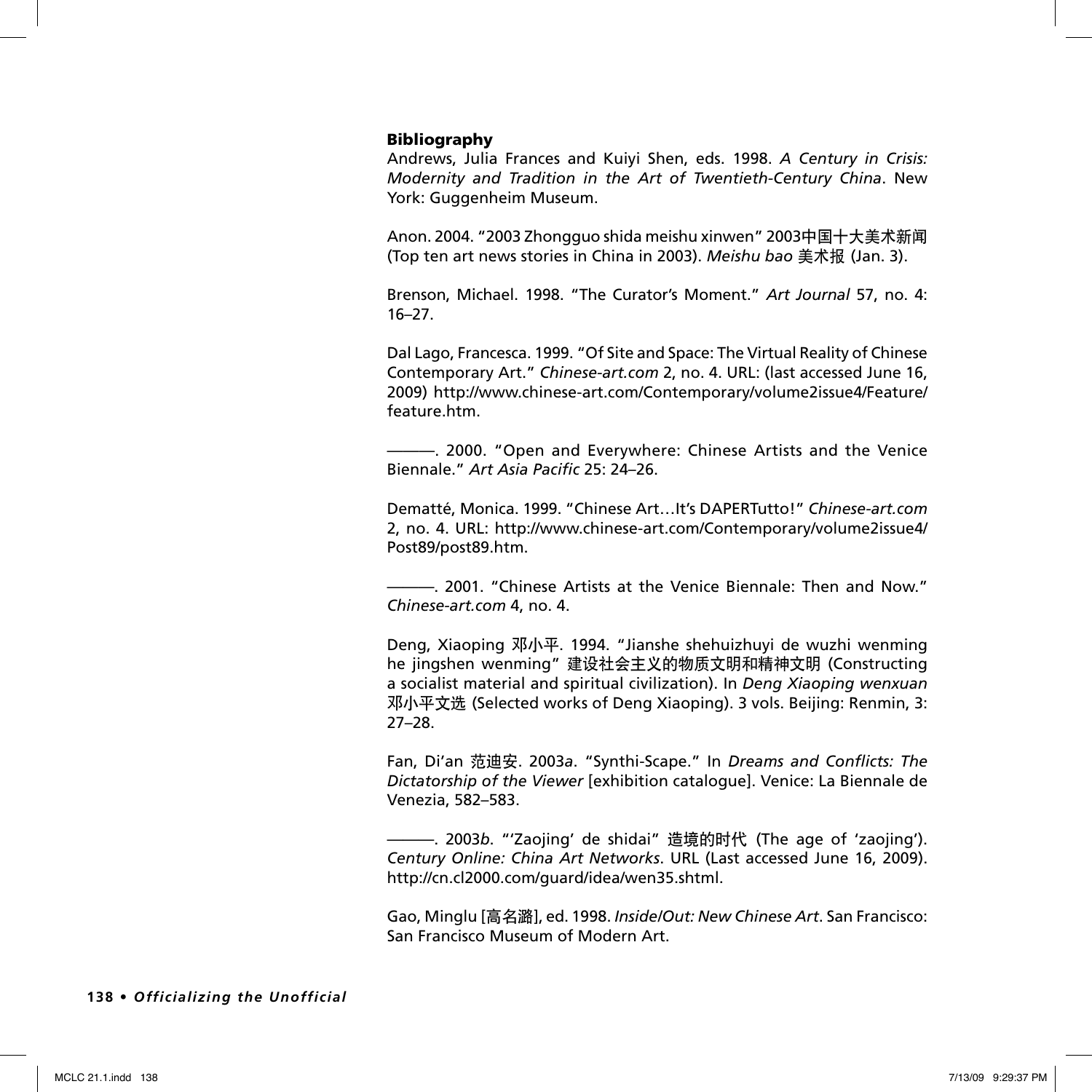———. 2000. *The '85 Movement: Avant-garde Art in the Post-Mao Era*. Ph. D. diss. Cambridge: Harvard University.

Huang, Zhaohui 黄兆晖. 2003. "2003 Zhongguo wenhua xinwen dapandian" 2003 中国文化新闻大盘点 (Big cultural news in 2003 China). *Nanfang dushi bao* (Dec. 29).

Jiang, Yifan 蒋亦凡. 2003. "Shijian zhihou haiyou yishu" 事件之后还有艺 术 (After the event, there is still art). (Oct. 21). URL (Last accessed June 16, 2009): http://culture.163.com/partner/weekly/editor/031022/031022\_78898. html.

Li, Xianting 栗宪庭. 1993. "Major Trends in the Development of Contemporary Chinese Art." In Valerie C. Doran, ed., *China's New Art, Post-1989*. Hong Kong: Hanart T Z Gallery, x–xxii.

Liu, Jianhua 刘建华. 2003. "Liu Jianhua zishu" 刘建华自述 (Liu Jianhua personal statement). (June 20). Personal diary obtained by the author from the artist.

Liu, Xiaochun 刘骁纯. 2000. "'Cong dixia zouxiang guowai' de zhuangtai yinggai gaibian—Shanghai shuangnianzhan de jiazhi" '从地下走向国外'的 状态应该改变—上海双年展的价值 (The situation of "underground going international" should be changed—the value of the Shanghai Biennale). (Nov. 26). URL (Last accessed June 16, 2009): http://arts.tom.com/look1/ ysxw/cul\_ytxw\_zlzz\_wokanwoshuo1\_10.htm.

Lu, Shengzhong 吕胜中. 2003. "'Shanshui shufang' jingguo" '山水书 房'经过 (The creation of "landscape study"). (Feb. 15–24). Personal diary obtained by the author from the artist.

Pi, Li 皮力. 2004. " 'Huoshankou' zhong de zhongguo dangdai yishu" '火山口'中的中国当代艺术 (Chinese contemporary art in the "mouth of the volcano"). (Jan. 2). URL (Last accessed June 16, 2009): http://arts.tom. com/1002/2004/1/2-35423.html.

Solomon, Andrew. 1993. "The Howl that Could Free China." *New York Times Magazine* (Dec. 19).

Sullivan, Michael. 1996. *Art and Artists of Twentieth-Century China*. Berkeley: University of California Press.